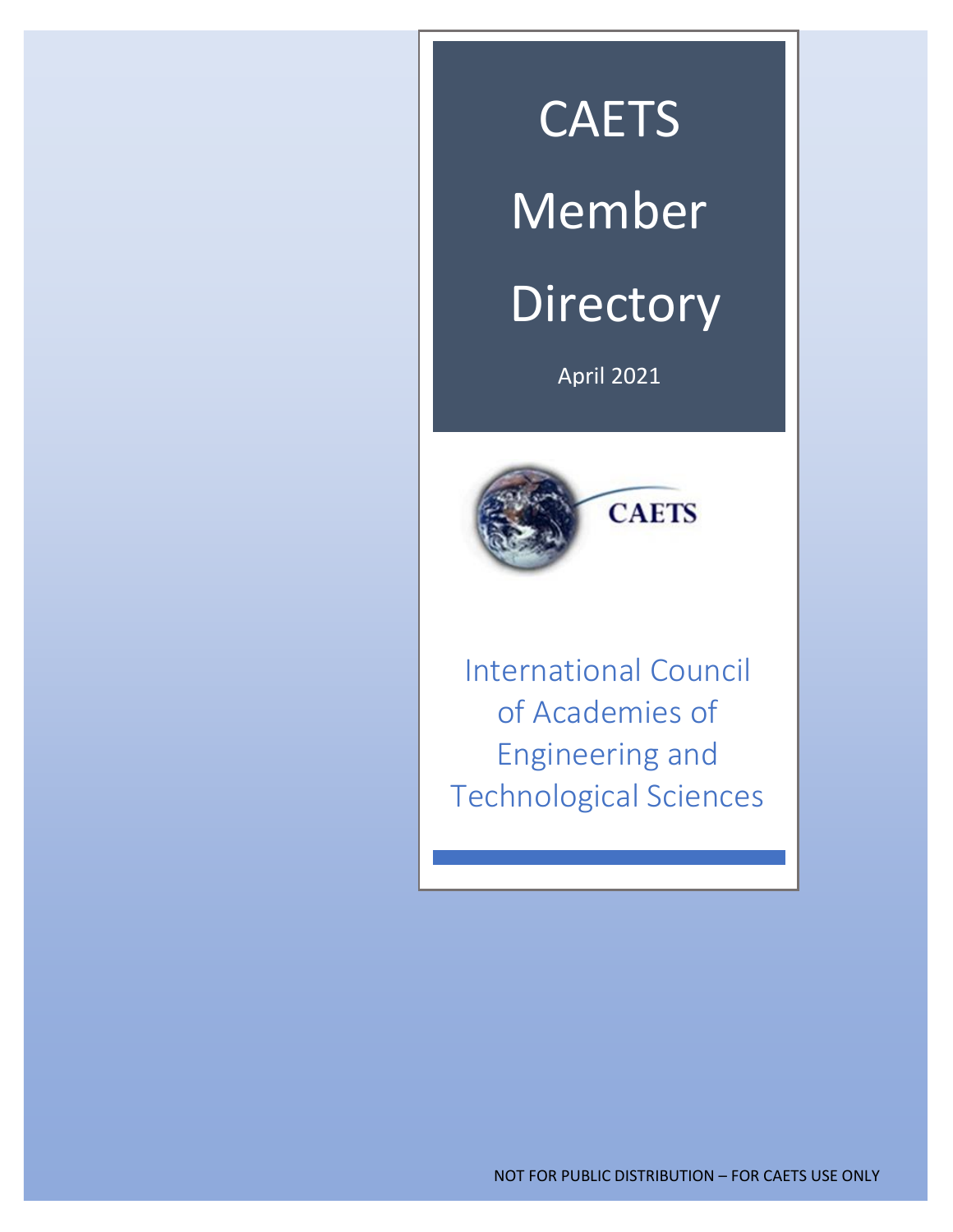

## <span id="page-1-0"></span>MEMBER INDEX

| <b>ARGENTINA</b>      | <b>MEXICO</b>         |
|-----------------------|-----------------------|
| <b>AUSTRALIA</b>      | <b>NETHERLANDS</b>    |
| <b>BELGIUM</b>        | <b>NEW ZEALAND</b>    |
| <b>CANADA</b>         | <b>NIGERIA</b>        |
| <b>CHINA</b>          | <b>NORWAY</b>         |
| <b>CROATIA</b>        | <b>PAKISTAN</b>       |
| <b>CZECH REPUBLIC</b> | <b>SERBIA</b>         |
| <b>DENMARK</b>        | <b>SLOVENIA</b>       |
| <b>FINLAND</b>        | <b>SOUTH AFRICA</b>   |
| <b>FRANCE</b>         | <b>SPAIN</b>          |
| <b>GERMANY</b>        | <b>SWEDEN</b>         |
| <b>HUNGARY</b>        | SWITZERLAND           |
| <b>INDIA</b>          | <b>UNITED KINGDOM</b> |
| <b>IRELAND</b>        | <b>UNITED STATES</b>  |
| <b>JAPAN</b>          | <b>URUGUAY</b>        |
| <b>KOREA</b>          |                       |

[2021 CAETS Board of Directors](#page-33-0)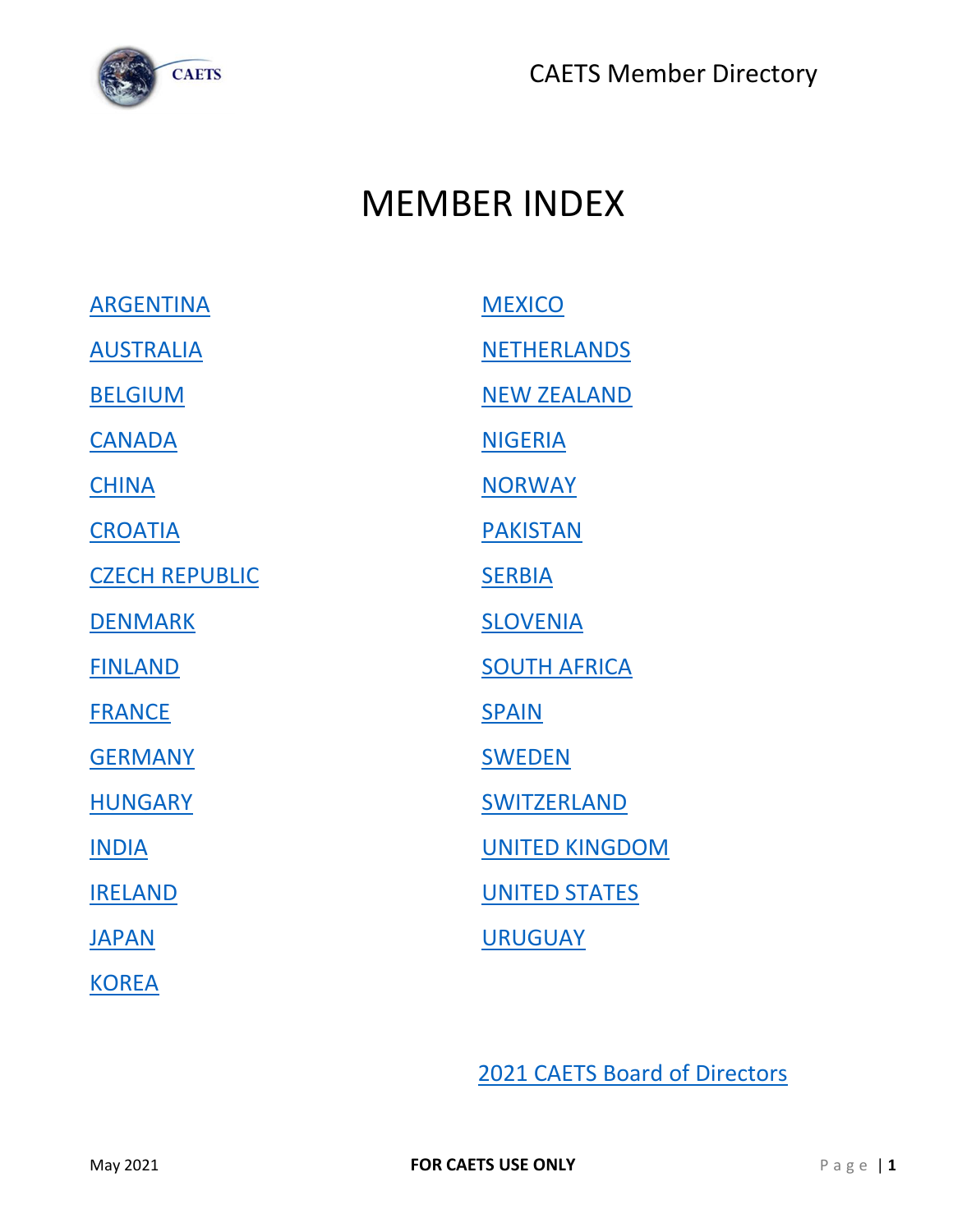



#### <span id="page-2-0"></span>**ARGENTINA** *[\(back\)](#page-1-0)*

Academia Nacional de Ingeniería (ANI) Founded: 1970 Elected to CAETS: 1999

WEBSITE: [www.acadning.org.ar](http://www.acading.org.ar/)

MAILING ADDRESS: PALACIO DE LAS AGUAS CORRIENTES VIAMONTE 1951 C1056ABC – CIUDAD AUTÓNOMA DE BUENOS AIRES ARGENTINA

PHONE: +54911 5973 6593

EMAIL (Primary): [acading@gmail.com;](mailto:acading@gmail.com) [secretaria@acading.org.ar](mailto:secretaria@acading.org.ar)

EMAIL (Copy): [acading.arg@gmail.com;](mailto:acading.arg@gmail.com)

#### LEADERSHIP:

| President                      | Manuel A. Solanet   |
|--------------------------------|---------------------|
| 1 <sup>st</sup> Vice President | Maximo Fioravanti   |
| 2 <sup>nd</sup> Vice President | Oscar U. Vignart    |
| Secretary                      | Tomas A. del Carril |
| Pro-Secretary                  | Patricia L. Arnera  |
| Treasurer                      | Gustavo A. Devoto   |
| Pro-Treasurer                  | Jose Luis Roces     |

CAETS Principals

CAETS President (2021) Manuel A. Solanet [msolanet@infupa.com](mailto:msolanet@infupa.com)

[msolanet@infupa.com](mailto:msolanet@infupa.com)

[ovignart@gmail.com](mailto:ovignart@gmail.com)

CAETS Website Access

Manuel Solanet (Acct # 30) Oscar Vignart (Acct # 47) Margarita Mercado (Acct # 32) Roberto Carnicer (Acct # 123) Javier Fazio (Acct # 122)

*Updated 2 December 2020*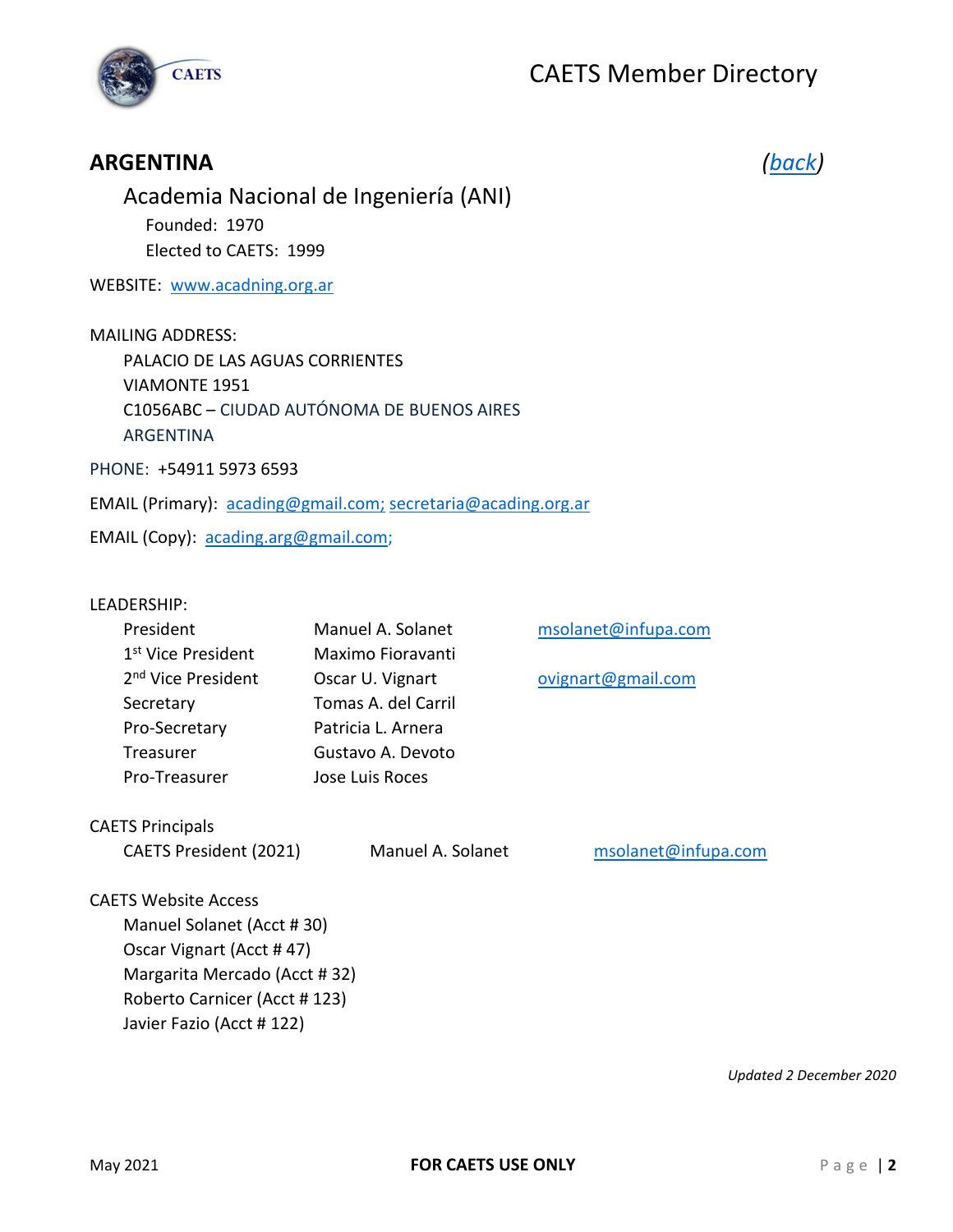

### <span id="page-3-0"></span>**AUSTRALIA** *[\(back\)](#page-1-0)*

### Australian Academy of Technology and Engineering (ATSE) Founded: 1976 Elected to CAETS: 1978 (Founding Member)

WEBSITE: [www.atse.org.au](http://www.atse.org.au/)

#### MAILING ADDRESS:

 PO Box 4776 Kingston, ACT 2604 Australia

PHONE: +61 3 9864 0900

EMAIL (Primary): [gita.karwal@atse.org.au;](mailto:gita.karwal@atse.org.au) Kylie.walker@atse.org.au

EMAIL (Copy): [president@atse.org.au](mailto:president@atse.org.au)

#### LEADERSHIP:

| Hugh Bradlow    | hugh.bradlow@atse.org.au      |
|-----------------|-------------------------------|
| Carrie Hillyard | carrie hillyard@cmcapital.com |
| Kylie Walker    | kylie.walker@atse.org.au      |
| Gita Karwal     | gita.karwal@atse.org.au       |
|                 |                               |

CAETS Principals

Council Delegate Hugh Bradlow [hugh.bradlow@atse.org.au](mailto:hugh.bradlow@atse.org.au)

#### CAETS Website Access Hugh Bradlow (Acct # 11)

Kylie Walker (Acct # 97) Gita Karwal (Acct # 96)

*Updated 27 January 2021*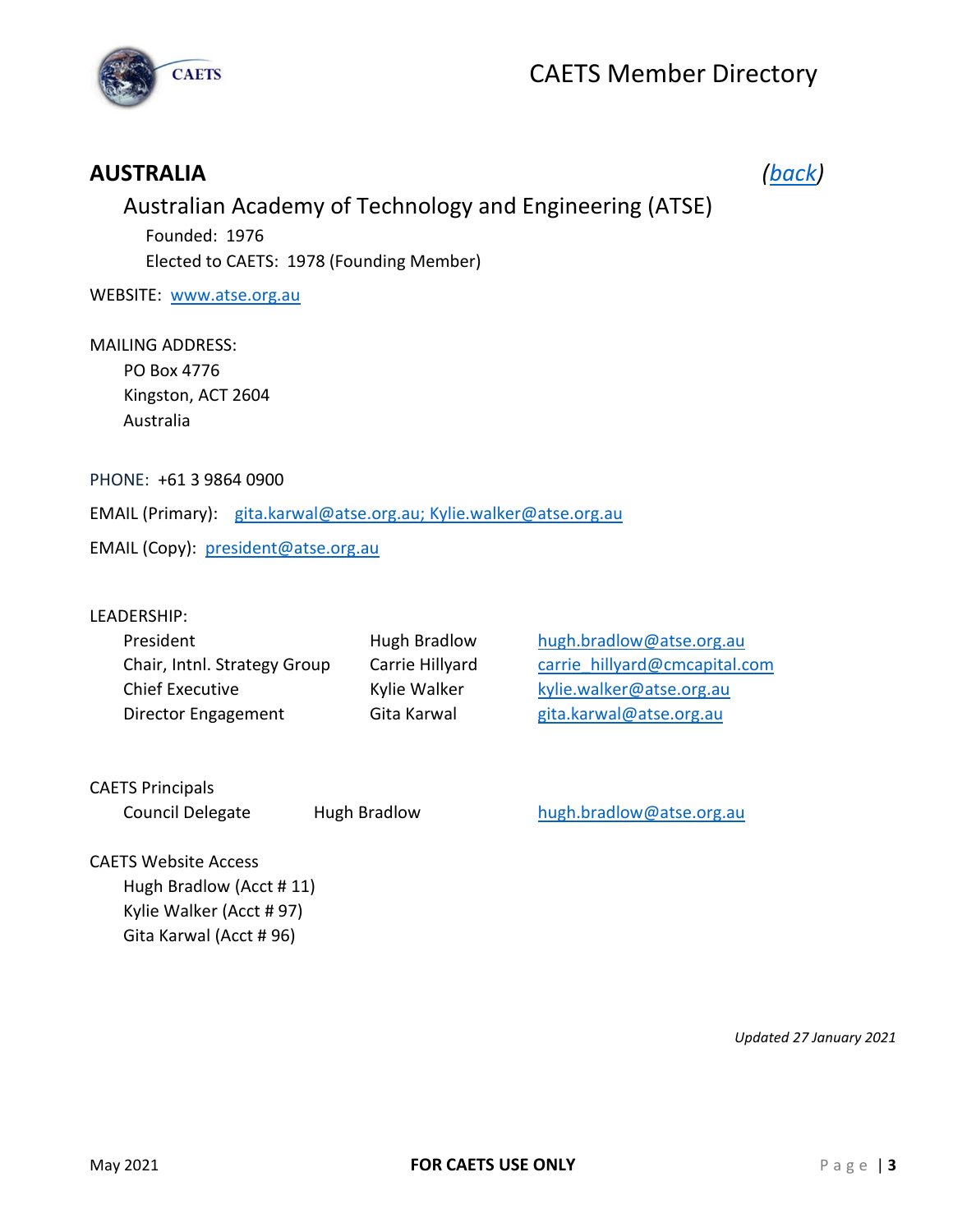

### <span id="page-4-0"></span>**BELGIUM** *[\(back\)](#page-1-0)*

### Royal Belgian Academy Council of Applied Sciences (BACAS) Founded: 1987 Elected to CAETS: 1990

WEBSITE: [www.kvab.be](http://www.kvab.be/)

MAILING ADDRESS: Hertogstraat 1, rue Ducale 1 1000 Brussels, Belgium

PHONE: 32 2 550 2323

EMAIL (Primary): [elisabeth.monard@kvab.be](mailto:elisabeth.monard@kvab.be)

EMAIL (Copy): [macheroy@gmail.com;](mailto:macheroy@gmail.com) Jan.Albert@kvab.be;

#### LEADERSHIP:

| Chairman of Board         | Marc Acheroy             | macheroy@gmail.com              |
|---------------------------|--------------------------|---------------------------------|
| President                 | Elisabeth Monard         | elisabeth.monard@kvab.be        |
| <b>Honorary President</b> | Archiel Van Cauwenberghe | Achiel.VanCauwenberghe@UGent.be |
| Policy Officer            | Jan Albert               | Jan.Albert@kvab.be              |

| <b>CAETS Principals</b> |        |
|-------------------------|--------|
| Council Delegate        | Paul ' |
| Board (2021-2022)       | Elisab |

Verstraeten **Delegate Paul.verstraeten4@telenet.be** beth Monard **Elisabeth Monard Elisabeth** Monard elisabeth.monard @kvab.be

CAETS Website Access Elisabeth Monard (Acct # 100) Jan Albert (Acct # 113)

*Updated 4 February 2021*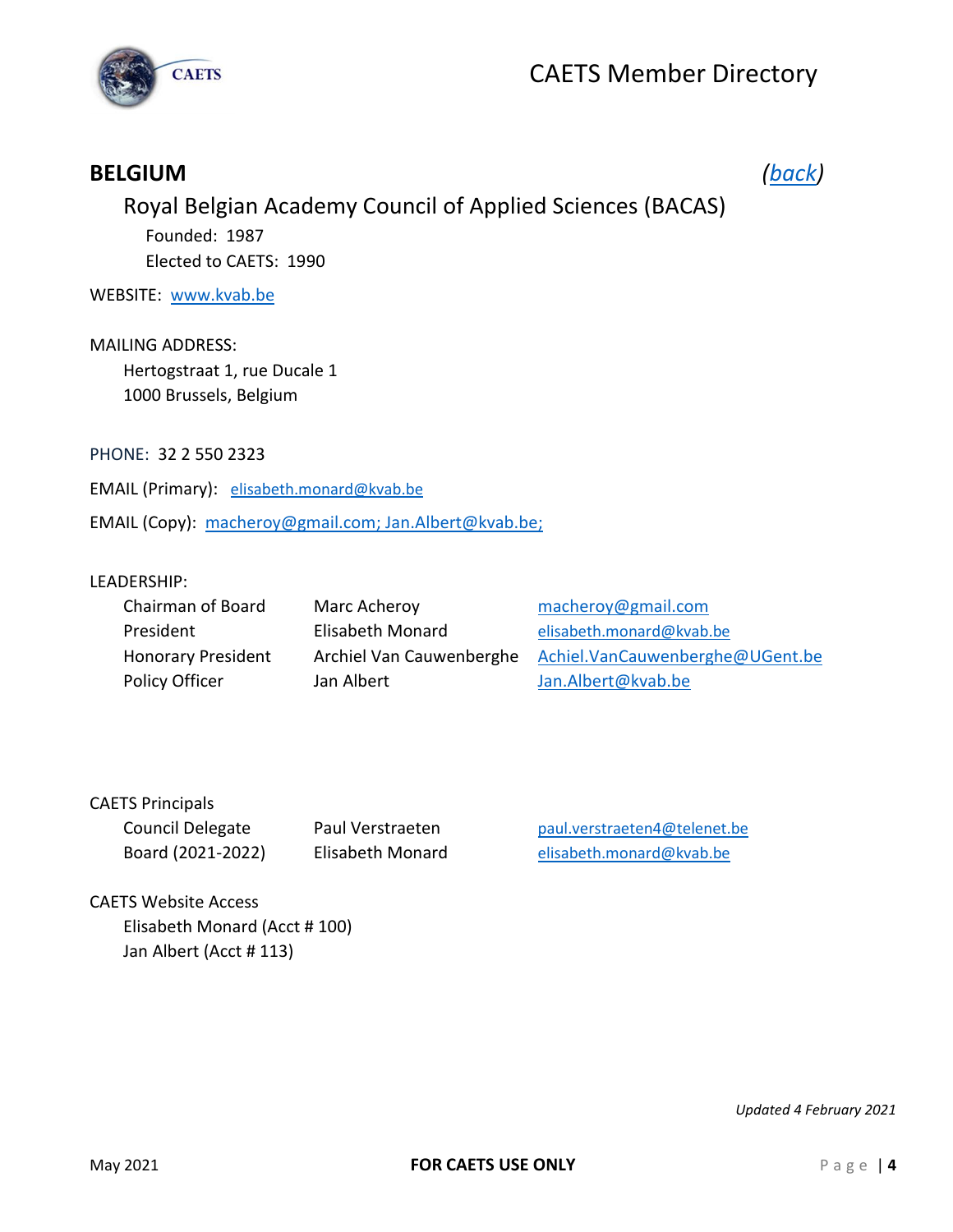



### <span id="page-5-0"></span>**CANADA** *[\(back\)](#page-1-0)*

Canadian Academy of Engineering (CAE) Founded: 1987 Elected to CAETS: 1991

WEBSITE: [www.cae-acg.ca](http://www.cae-acg.ca/)

MAILING ADDRESS:

300 – 55 rue Metcalfe Street Ottawa Ontario K1P 6L5, Canada

PHONE: (613) 235 4836; (613) 235 9056

EMAIL (Primary): [robert.crawhall@cae-acg.ca;](mailto:robert.crawhall@cae-acg.ca) mascher@mcmaster.ca

EMAIL (Copy): [cae-admin@cae-acg.ca;](mailto:cae-admin@cae-acg.ca) [info@cae-acg.ca](mailto:info@cae-acg.ca)

#### LEADERSHIP:

| President                 | Yves Beauchamp         | yves.beauchamp@mcgill.ca   |
|---------------------------|------------------------|----------------------------|
| President-Elect           | Soheil Asgarpour       | sasgarpour@ptac.org        |
| Past-President            | <b>Eddy Isaacs</b>     | eddyisaacsinc@gmail.com    |
| <b>Executive Director</b> | <b>Robert Crawhall</b> | robert.crawhall@cae-acg.ca |
| Senior Director           | Anne-Marie Huynh       | annemarie.huynh@mcgill.ca  |
| Project Manager           | Christopher Frantz     | info@cae-acg.ca            |
| Administration            | Kayla Bimm             | cae-admin@cae-acg.ca       |
| Finance                   | <b>Shannon Hallett</b> | accounting@cae-acg.ca      |

CAETS Principals

| <b>Council Delegate</b>    | Pete         |
|----------------------------|--------------|
| Board (2020-2021)          | Pete         |
| <b>Education Committee</b> | <b>Jesso</b> |
| <b>Energy Committee</b>    | <b>Robo</b>  |
| Sustainability Cmte.       | Fede         |

er Mascher **Mascher** [mascher@mcmaster.ca](mailto:mascher@mcmaster.ca) er Mascher **Edge Eines [mascher@mcmaster.ca](mailto:mascher@mcmaster.ca)** e Zhu dia katio Committee Jesus Committee Jesus Committee Jesus Committee Jesus Committee Jesus Committee Jesus ert Evans **Committee Robert Evans evans @mech.ubc.ca** erico Rosei **Camerico Rosei contra [rosei@emt.inrs.ca](mailto:rosei@emt.inrs.ca)** 

CAETS Website Access Robert Crawhall (Acct # 35) Jesse Zhu (Acct # 76) Peter Mascher (Acct # 98)

*Updated 8 December 2020*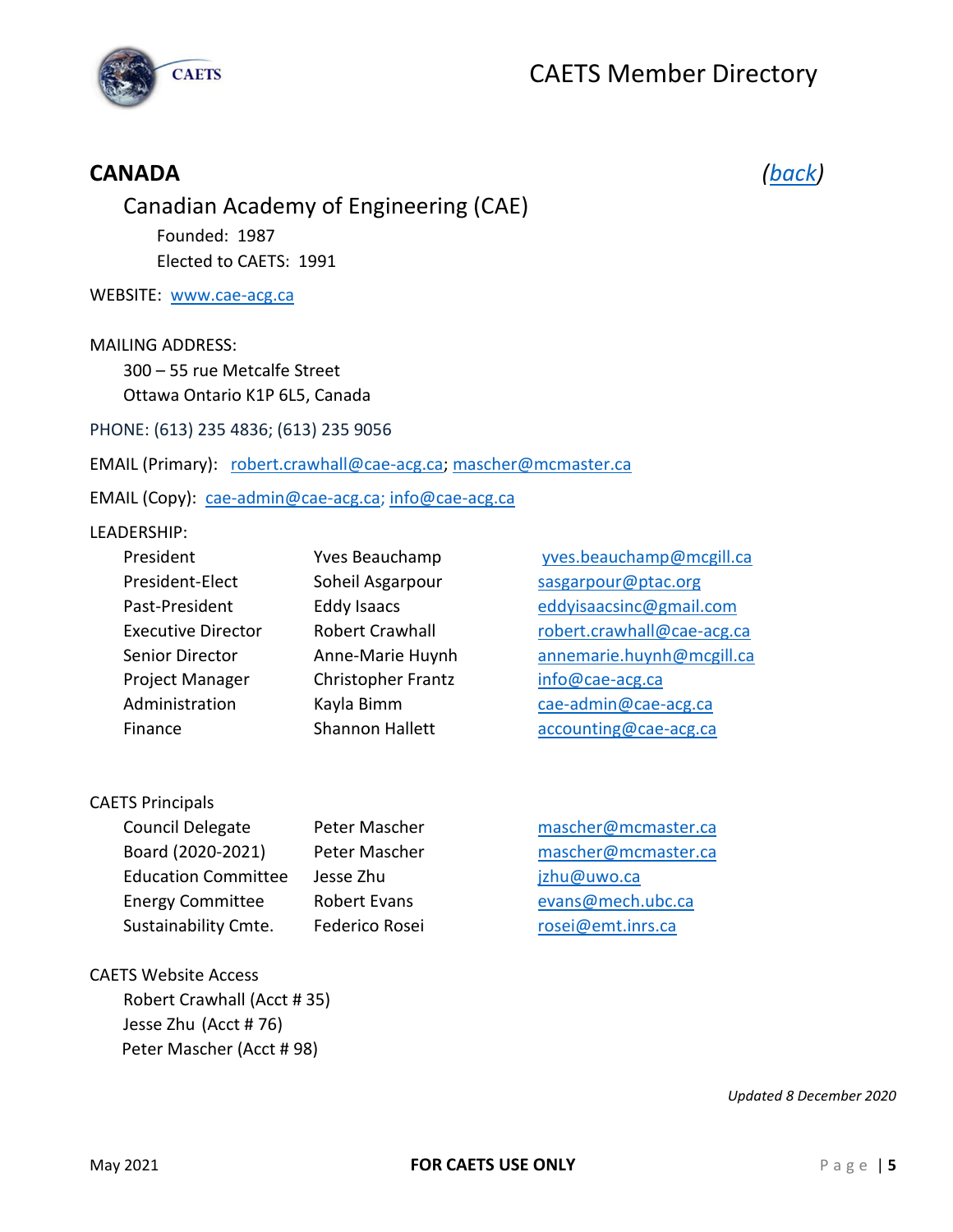

### <span id="page-6-0"></span>**CHINA** *[\(back\)](#page-1-0)*

### Chinese Academy of Engineering (CAE) Founded: 1994 Elected to CAETS: 1997

#### WEBSITE: [www.cae.cn](http://www.cae.cn/)

### MAILING ADDRESS:

2 Bingjiaokou Hutong Xicheng District Beijing 100088, China

#### PHONE: +86 10 5930 0221

EMAIL (Primary): [zy@cae.cn;](mailto:zy@cae.cn) [rht@cae.cn](mailto:rht@cae.cn)

EMAIL (Copy):

#### LEADERSHIP:

| President                            | Xiaohong LI        |
|--------------------------------------|--------------------|
| International Coop.                  | <b>CHENG Jiayi</b> |
| Dir. International Coop. Hongtao Ren |                    |

[cjy@cae.cn](mailto:cjy@cae.cn) [rht@cae.cn](mailto:rht@cae.cn)

#### CAETS Principals Council Delegate Xiaohong LI

CAETS Website Access Hongtao Ren (Acct # 10) Yu Zhu (Acct # 99)

*Confirmed 2 December 2020*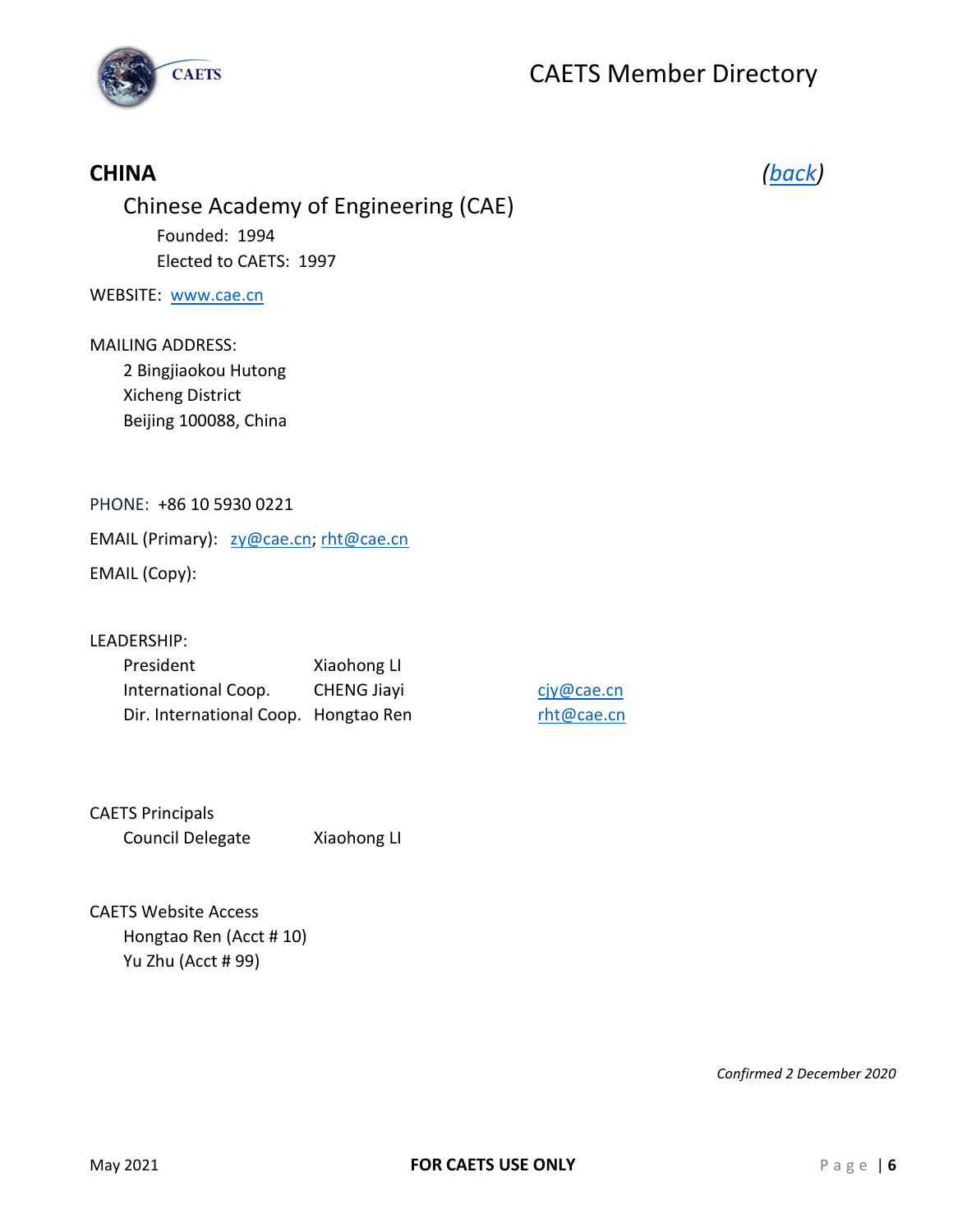



### <span id="page-7-0"></span>**CROATIA** *[\(back\)](#page-1-0)*

### Croatian Academy of Engineering (HATZ) Founded: 1993 Elected to CAETS: 2000

#### WEBSITE: [www.hatz.hr](http://www.hatz.hr/)

### MAILING ADDRESS: PO Box 59, HR10001

28 Kacic Street HR 10 000 Zagreb, Croatia

#### PHONE: 01 4922 559

EMAIL (Primary): [androcec@hatz.hr](mailto:androcec@hatz.hr)

EMAIL (Copy): [hatz@hatz.hr](mailto:hatz@hatz.hr)

#### LEADERSHIP:

| President                | <b>Vladimir Androce</b> |
|--------------------------|-------------------------|
| Vice President           | Zdravko Terze           |
| Vice President           | Dubravko Rogale         |
| <b>Secretary General</b> | Vladimir Mrsa           |
| Governing Board Mbr.     | Slavko Krajcar          |
| President, Intnl. Cmte.  | Nikola Cavlina          |

President Viladimir Androcec@hatz.hr [zdravko.terze@fsb.hr](mailto:zdravko.terze@fsb.hr) [rogale@hatz.hr](mailto:rogale@hatz.hr) [vmrsa@hatz.hr](mailto:vmrsa@hatz.hr) [slavko.krajcar@fer.hr](mailto:slavko.krajcar@fer.hr)

#### CAETS Principals

Council Delegate Vladimir Androcec [androcec@hatz.hr](mailto:androcec@hatz.hr)

#### CAETS Website Access

Vladimir Mrsa (Acct # 48) Vladimir Androcec (Acct # 60) Nikola Cavlina, President, International Committee (Acct # 61) Tanja Miskic Rogic, Business Secretary (Acct # 62)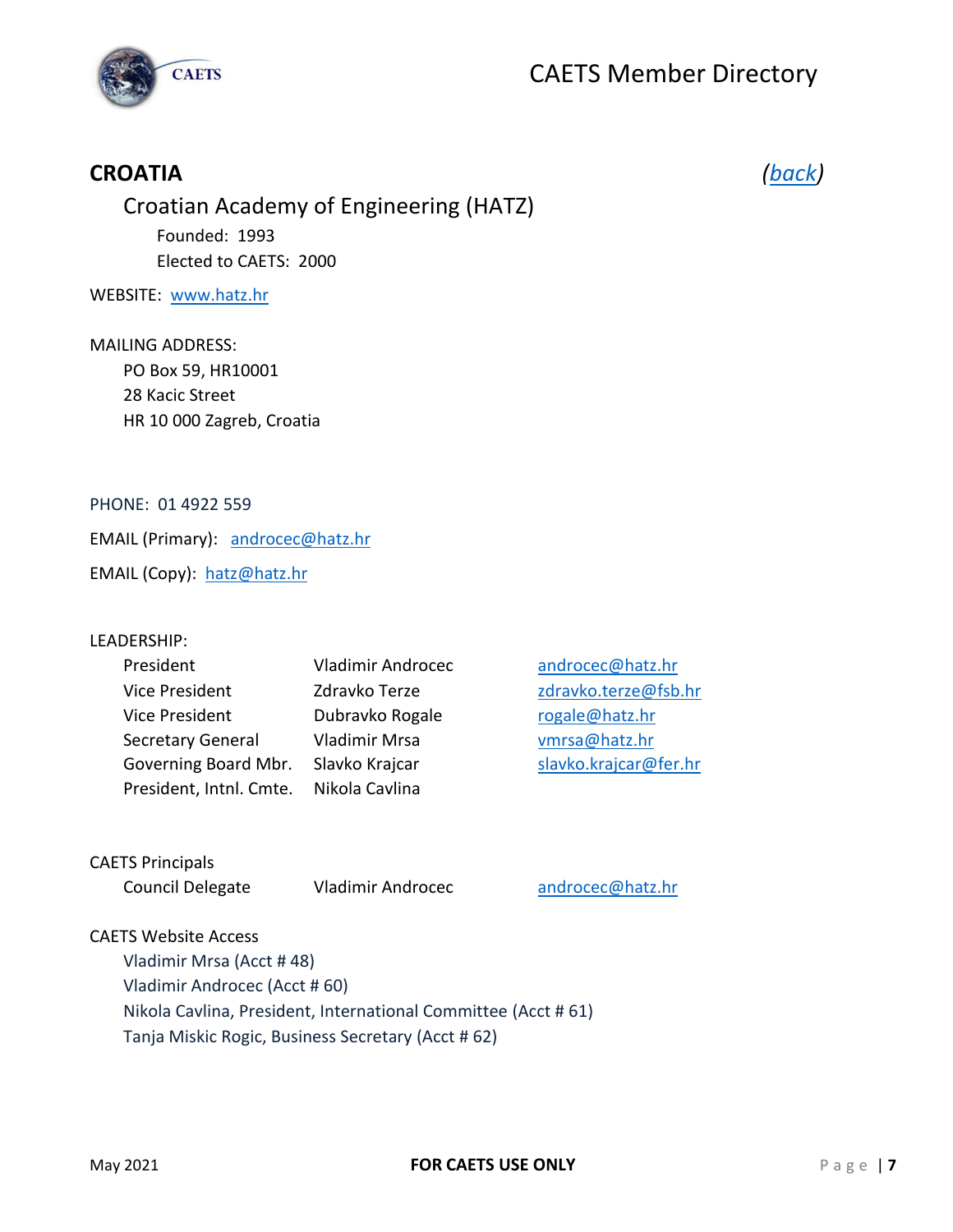

### <span id="page-8-0"></span>**CZECH REPUBLIC** *[\(back\)](#page-1-0)*

### Engineering Academy of the Czech Republic (EA CR) Founded: 1995 Elected to CAETS: 1999

WEBSITE: [www.eacr.cz](http://www.eacr.cz/)

MAILING ADDRESS: Narodni trida 3 110 000 Prague 1, Czech Republic

PHONE: +420 221 403 478

EMAIL (Primary): [hayer@kav.cas.cz](mailto:hayer@kav.cas.cz)

EMAIL (Copy): [iacr@kav.cas.cz](mailto:iacr@kav.cas.cz)

#### LEADERSHIP:

| President         | Petr Zuna         | petr.zuna@fs.cvut.cz      |
|-------------------|-------------------|---------------------------|
| Vice President    | Miroslav Vaclavik | miroslav.vaclavik@vuts.cz |
| Secretary General | Milos Hayer       | hayer@kav.cas.cz          |

CAETS Principals Council Delegate Milos Hayer hayer [hayer@kav.cas.cz](mailto:hayer@kav.cas.cz)

CAETS Website Access Milos Hayer (Acct # 68)

*Confirmed 5 February 2021*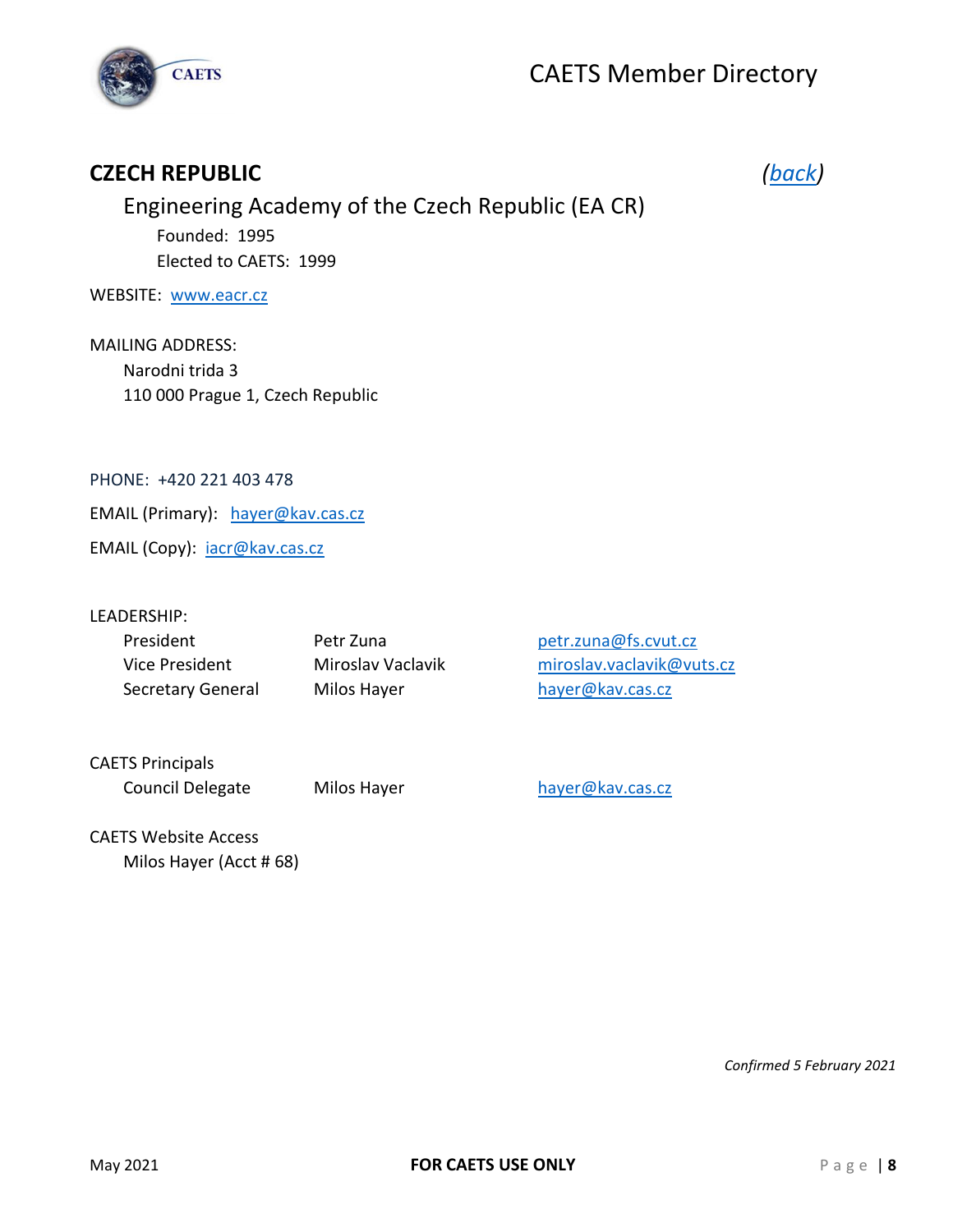

<span id="page-9-0"></span>

| <b>DENMARK</b>                                                                                               |  |
|--------------------------------------------------------------------------------------------------------------|--|
| Danish Academy of Technical Sciences (ATV)                                                                   |  |
| Founded: 1937                                                                                                |  |
| Elected to CAETS: 1987                                                                                       |  |
| WEBSITE: www.atv.dk                                                                                          |  |
| <b>MAILING ADDRESS:</b><br>Faestningens Materialgaard<br>30 Frederiksholms Kanal, A1<br>DK 1220 Copenhagen K |  |
| PHONE: +45 4588 1311; +45 4117 5959 (Lia Leffland)                                                           |  |
| EMAIL (Primary): It@atv.dk; Il@atv.dk                                                                        |  |
| EMAIL (Copy): atvmail@atv.dk; mab@atv.dk                                                                     |  |
|                                                                                                              |  |

LEADERSHIP:

| President                         | Anders Bjarklev |
|-----------------------------------|-----------------|
| <b>Managing Director</b>          | Lia Leffland    |
| <b>International Partnerships</b> | Martin Bech     |

[ll@atv.dk](mailto:ll@atv.dk) [mab@atv.dk](mailto:mab@atv.dk)

| <b>CAETS Principal</b> |  |
|------------------------|--|
| Council Delegate       |  |

Nils Andersen [noa@science.ku.dk](mailto:noa@science.ku.dk)

CAETS Website Access Lia Leffland (Acct # 16) Lise Thurmann (PA to Lia Leffland) (Acct # 17) Martin Bech (Acct # 74)

*Confirmed 2 February 2021*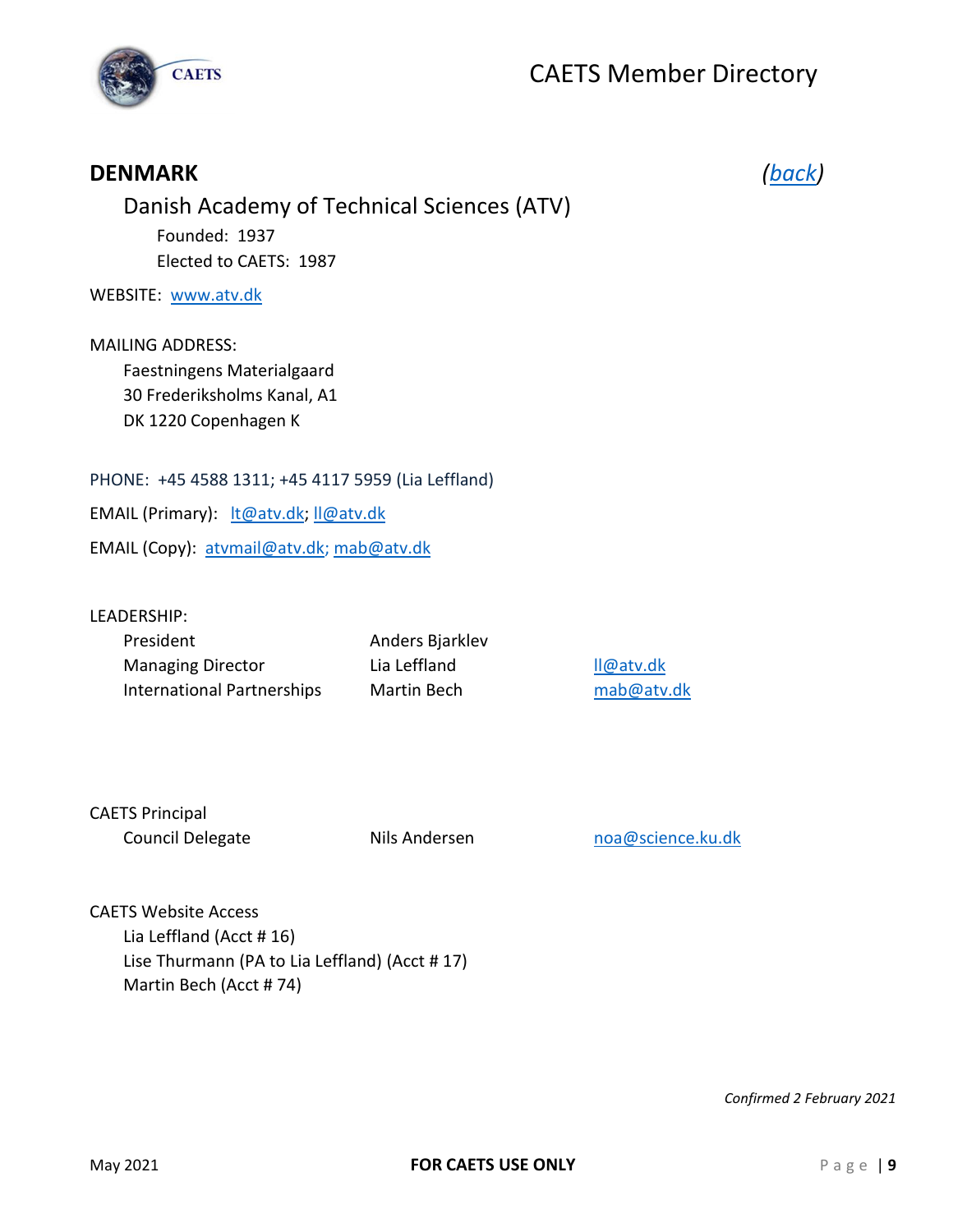

### <span id="page-10-0"></span>**FINLAND** *[\(back\)](#page-1-0)*

### Council of Finnish Academies (CoFA) Established: 2018 Elected to CAETS: 1989 (Predecessor organization FACTE)

WEBSITE: [www.academies.fi](http://www.academies.fi/)

#### MAILING ADDRESS:

Otakaari 24 02150 Espoo Finland

#### PHONE: +358 40 548 3307

EMAIL (Primary): [panu.nykanen@taf.fi](mailto:panu.nykanen@taf.fi)

EMAIL (Copy): [info@academies.fi](mailto:info@academies.fi)

#### LEADERSHIP:

Secretary General Panu Nykanen Panu Panu nykanen panu.nykanen @taf.fi (Finnish Academy of Technical Sciences)

#### CAETS Principals Council Delegate Panu Nykanen Panu Pranu nykanen panu.nykanen @taf.fi

#### CAETS Website Access Panu Nykanen (Acct # 9)

*Confirmed 3 December 2020*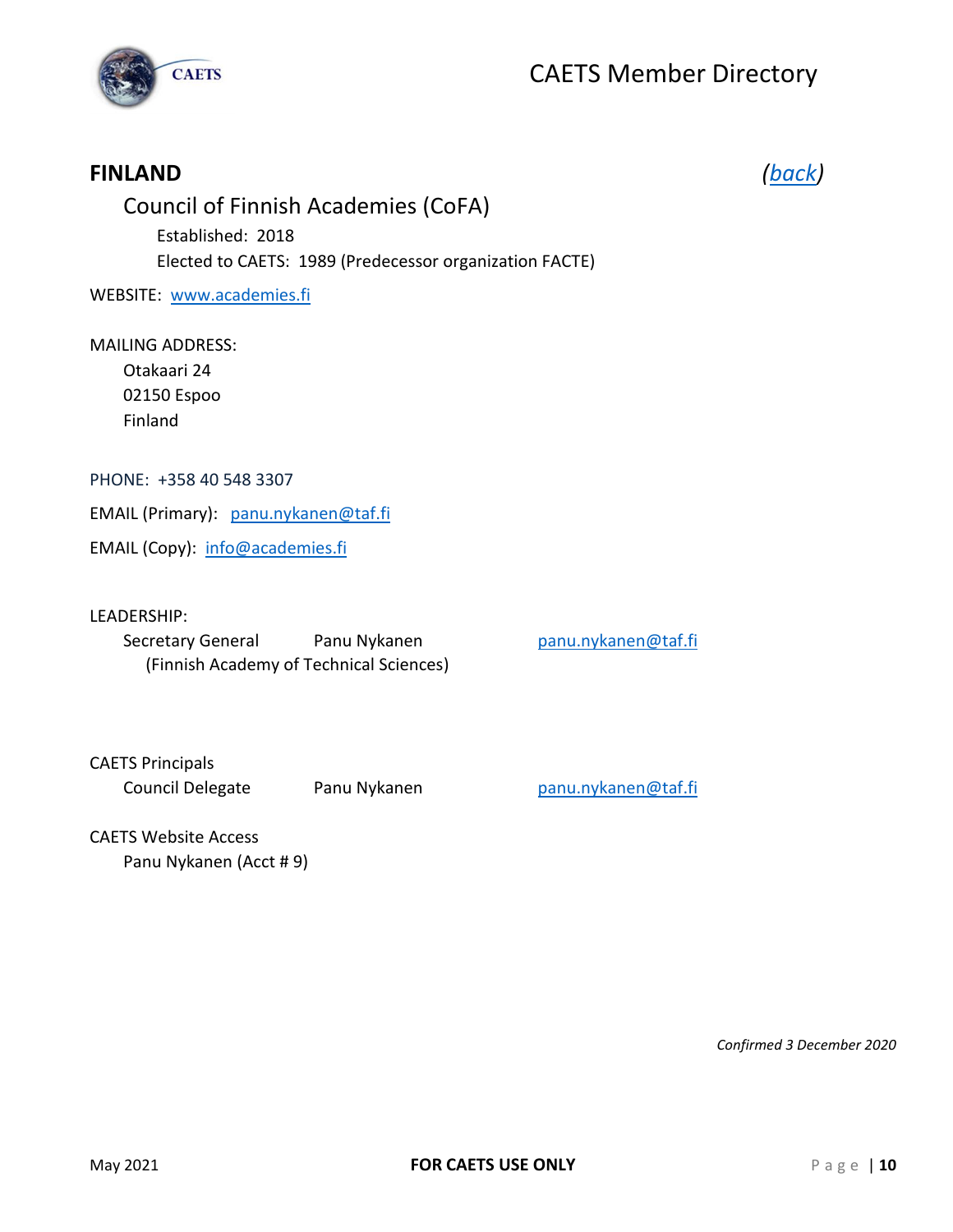



### <span id="page-11-0"></span>**FRANCE** *[\(back\)](#page-1-0)*

### National Academy of Technologies of France (NATF)

Founded: 1982 (CADAS); 2000 (NATF) Elected to CAETS: 1989

WEBSITE: [www.academie-technologies.fr](http://www.academie-technologies.fr/) MAILING ADDRESS: Le Ponant – Batiment A 19, rue Leblanc 75015 Paris, France

PHONE: +33 (0)1 53 85 44 43

EMAIL (Primary): [bruno.revellin-falcoz@academie-technologies.fr](mailto:bruno.revellin-falcoz@academie-technologies.fr)

EMAIL (Copy): [stephanie.thine@academie-technologies.fr;](mailto:stephanie.thine@academie-technologies.fr) [wolf.gehrisch@academie-technologies.fr](mailto:wolf.gehrisch@academie-technologies.fr)

#### LEADERSHIP:

| President                             | Pascal Viginier              | president@academie-technologies.fr             |
|---------------------------------------|------------------------------|------------------------------------------------|
| Honorary President &                  | <b>Bruno Revellin-Falcoz</b> |                                                |
| Delegate for Foreign Affairs (FA)     |                              | bruno.revellin-falcoz@academie-technologies.fr |
| Deputy Delegate for FA Gerard Creuzet |                              | gerard.creuzet@orange.fr                       |

#### CAETS Principals

President-Elect (2021) Pascal Viginier

#### CAETS Website Access

Bruno Revellin-Falcoz (Acct # 41) Wolf Gehrisch (Acct # 77) Stephanie Thine (Acct # 108) Yves Bamberger (Acct # 120) Marie Meynadier (Acct # 124)

*Updated 8 June 2021*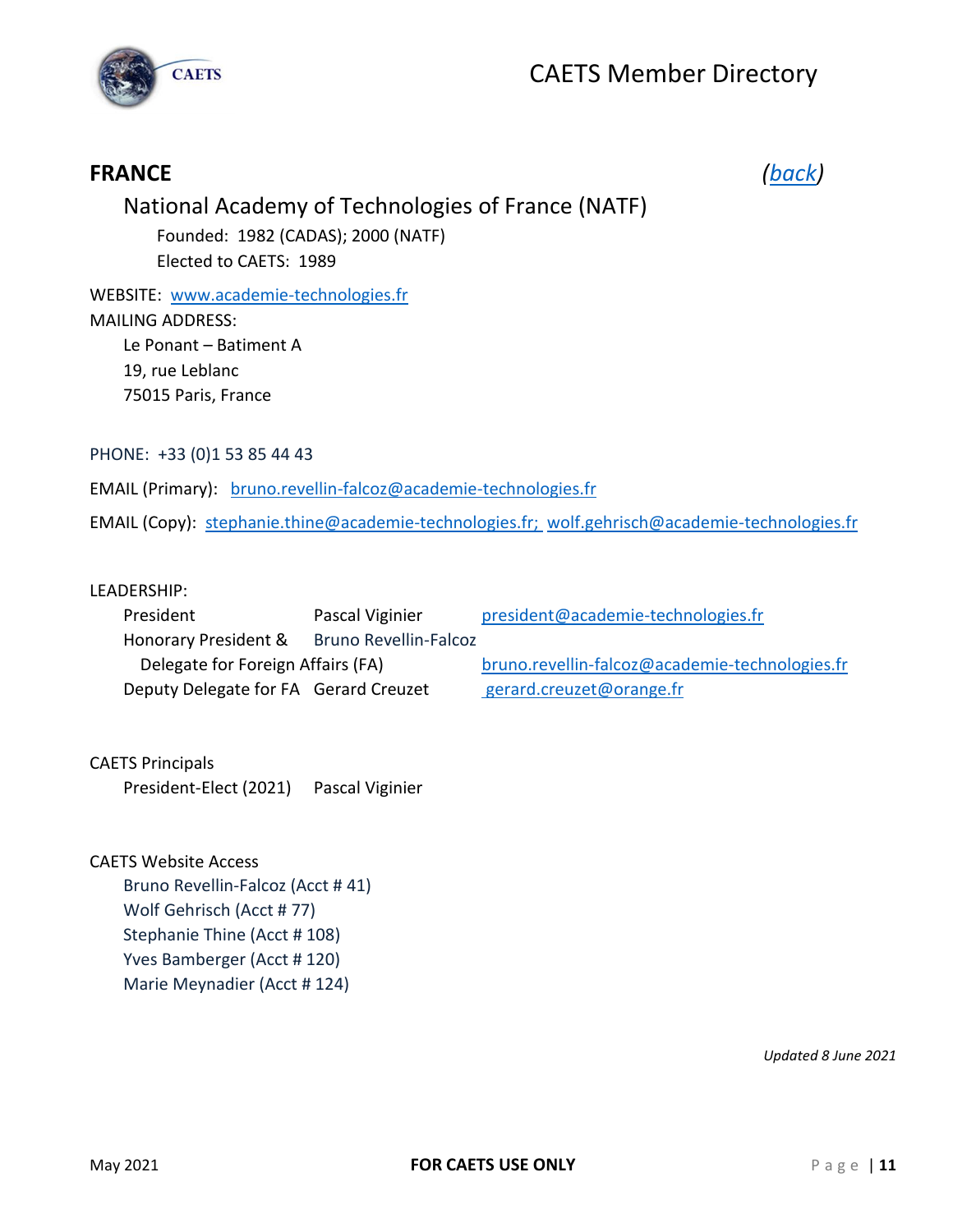

### <span id="page-12-0"></span>**GERMANY** *[\(back\)](#page-1-0)*

### National Academy of Science and Engineering (acatech)

Founded: 1997 Elected to CAETS: 2005

WEBSITE: [www.acatech.de](http://www.acatech.de/)

MAILING ADDRESS: acatech Karolinenplatz 4 80333 Munich, Germany

PHONE: +49 30 2063096-18

EMAIL (Primary): [wagner@acatech.de](mailto:wagner@acatech.de)

EMAIL (Copy): [xu@acatech.de](mailto:xu@acatech.de)

#### LEADERSHIP:

| President                | Johan-Dietrich (Jan) Worner |                                             |
|--------------------------|-----------------------------|---------------------------------------------|
| President                | Karl-Heinz Streibich        |                                             |
| VP International Affairs |                             | Reinhard F. Hüttl (temporarily not in post) |
| Head of Intnl. Affairs   | Karen Wagner                | wagner@acatech.de                           |

#### CAETS Principals

| Council Delegate  | <b>Ulrich Wagner</b> |
|-------------------|----------------------|
| Board (2021-2022) | <b>Ulrich Wagner</b> |

[uwagner@tum.de](mailto:uwagner@tum.de) [uwagner@tum.de](mailto:uwagner@tum.de)

#### CAETS Website Access

Karen Wagner (Acct # 14) Diana Xu (Acct # 71) Frank Behrendt (Acct # 118) Ulrich Wagner (Acct # 119)

*Updated 7 April 2021*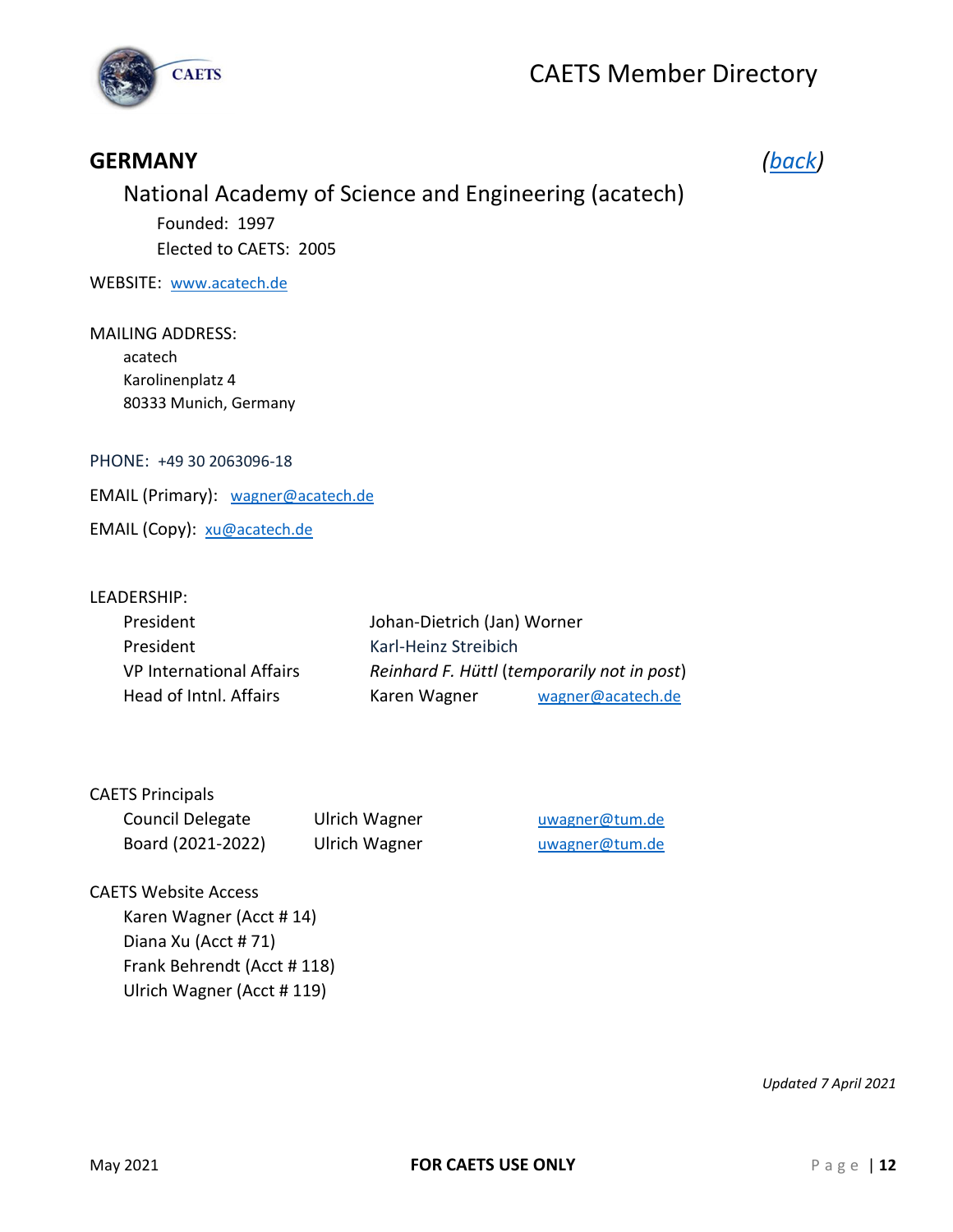



### <span id="page-13-0"></span>**HUNGARY** *[\(back\)](#page-1-0)*

Hungarian Academy of Engineering (HAE) Founded: 1990 (MMA) Elected to CAETS: 1995

WEBSITE: [www.mernokakademia.hu](http://www.mernokakademia.hu/)

#### MAILING ADDRESS:

Muegyetem rkp. 3. H-1111 Budapest Hungary

PHONE: +36 1 353 3996

EMAIL (Primary): [mbendzsel@gmail.com](mailto:mbendzsel@gmail.com)

EMAIL (Copy): [mma@mail.bme.hu](mailto:mma@mail.bme.hu)

#### LEADERSHIP:

| President                | Mikl $\tilde{A}^3$ s BENDZSEL |
|--------------------------|-------------------------------|
| Vice President           | András Szollosi-Nagy          |
| Vice President           | AndrÃis SALGÃ"                |
| <b>Secretary General</b> | JÃjnos TAKÃ <sup>•</sup> CS   |

[mbendzsel@gmail.com](mailto:mbendzsel@gmail.com) [andras.szollosinagy@gmail.com](mailto:andras.szollosinagy@gmail.com) [salgo@mail.bme.hu](mailto:salgo@mail.bme.hu) [janos.takacs@gjt.bme.hu](mailto:janos.takacs@gjt.bme.hu)

CAETS Principals Council Delegate MiklÃ<sup>3</sup>s BENDZSEL

CAETS Website Access Attila Aszódi (Acct # 110) Mikl $\tilde{A}^3$ s BENDZSEL (Acct # 25) AndrÃis SALGÃ" (Acct # 26) JÃjnos TAKÃ<sup>•</sup> CS (Acct # 21) Csilla Lovas (Acct # 111)

*Updated 21 December 2020*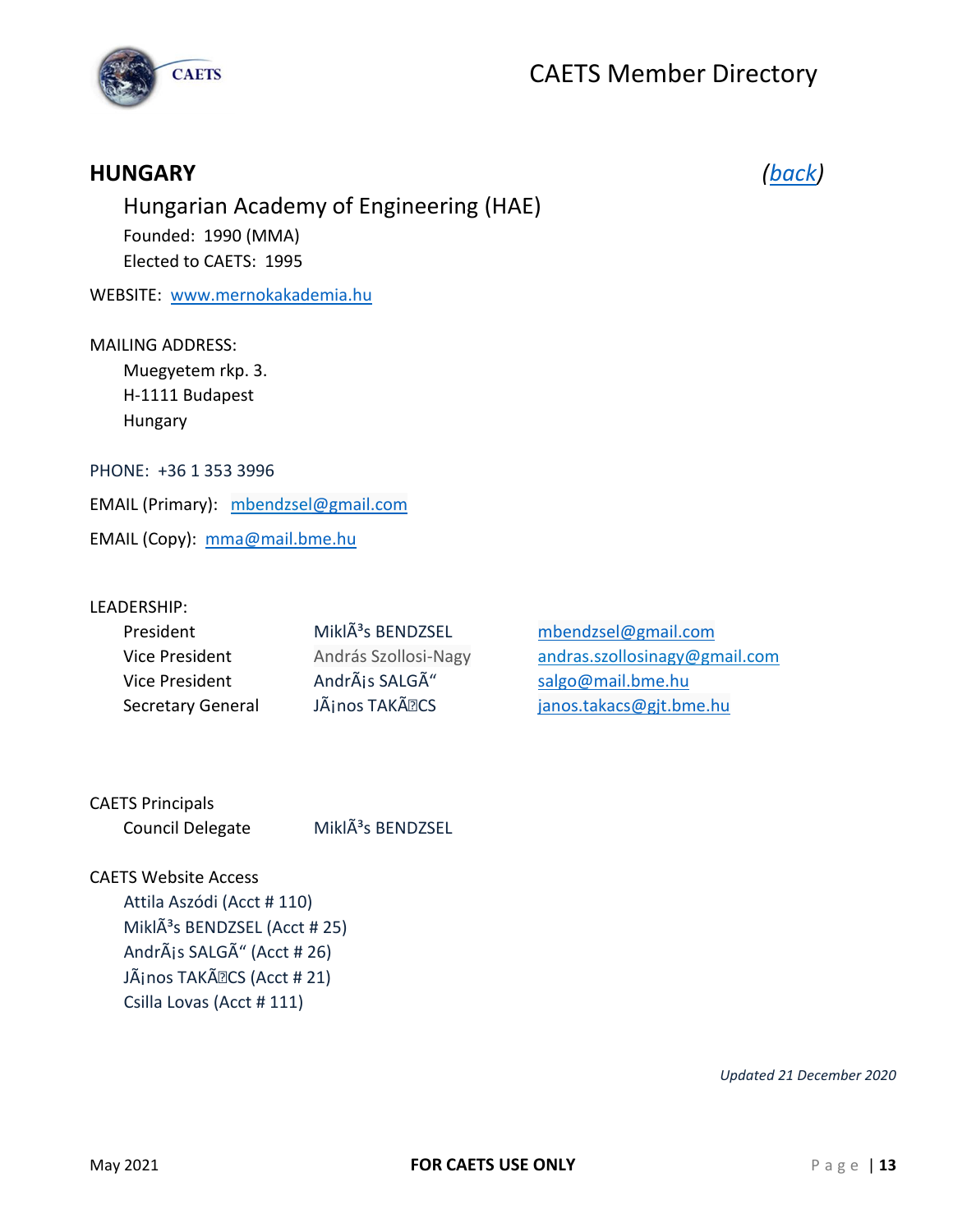

## <span id="page-14-0"></span>**INDIA** *[\(back\)](#page-1-0)* Indian National Academy of Engineering (INAE) Founded: 1987 Elected to CAETS: 1999 WEBSITE: [www.inae.in](http://www.inae.in/) MAILING ADDRESS: Unit No. 604-609, SPAZE 1 Tech Park, 6<sup>th</sup> Floor Tower A, Sector 49 Gurgaon, 122018, India PHONE: +91 0124 4239480 EMAIL (Primary): [inaehq@inae.in](mailto:inaehq@inae.in) EMAIL (Copy): [inaehq@gmail.com](mailto:inaehq@gmail.com) LEADERSHIP: President Indranil Manna [president@inae.in](mailto:president@inae.in) Deputy Executive Director Shobhit Rai [inaehq@inae.in](mailto:inaehq@inae.in) CAETS Principals Council Delegate Indranil Manna [president@inae.in](mailto:president@inae.in)

CAETS Website Access Lt Col Shobhit Rai (Retd) (Acct # 72) Indranil Manna (Acct # 117) Amit Agrawal (Acct # 121)

*Updated 3 February 2021*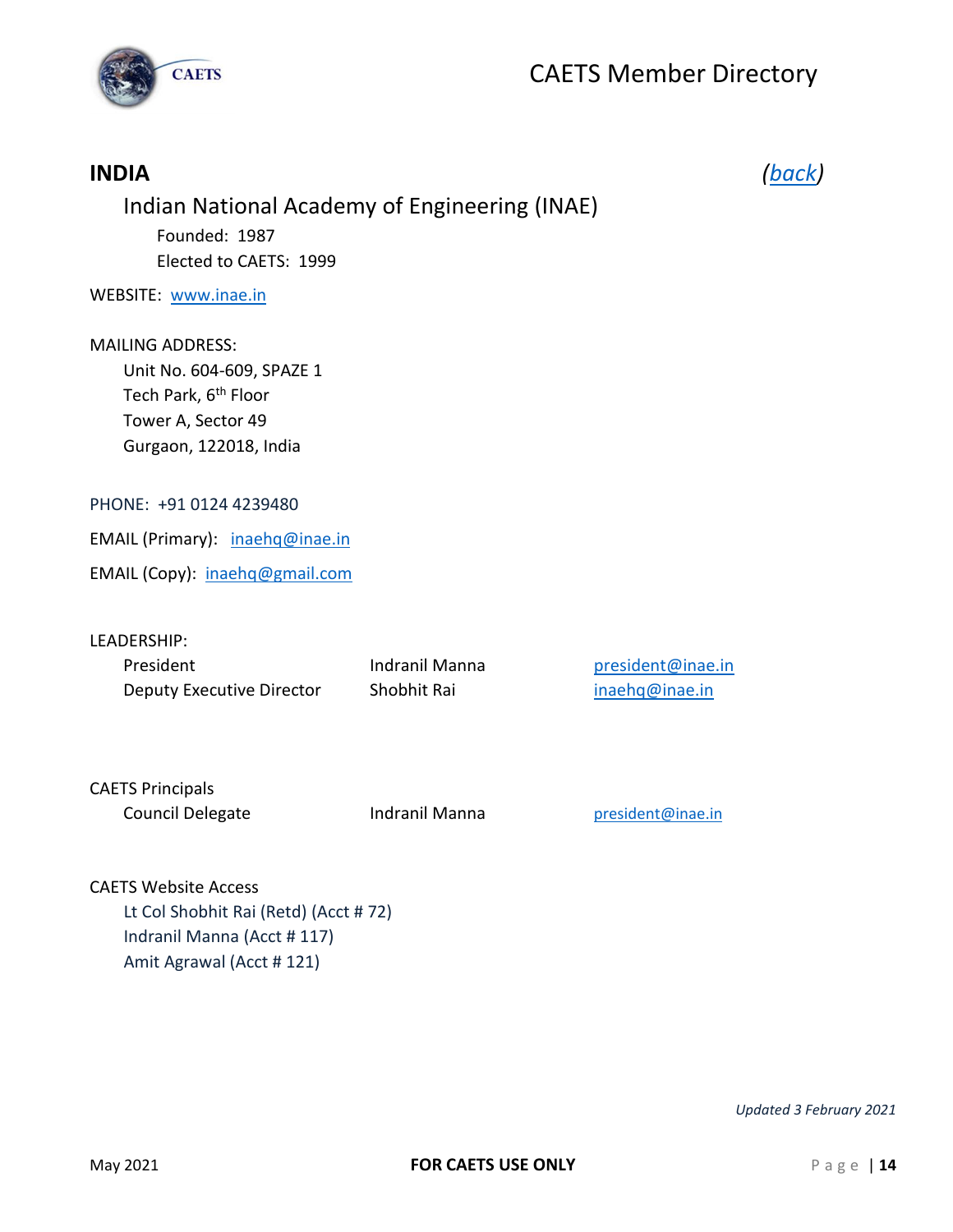

### <span id="page-15-0"></span>**IRELAND** *[\(back\)](#page-1-0)*

Irish Academy of Engineering Founded: 1997 Elected to CAETS: 2020

WEBSITE: [www.iae.ie](http://www.iae.ie/)

#### MAILING ADDRESS:

22 Clyde Road Ballsbridge, Dublin D04 R3N2 Ireland

#### PHONE: +353 1 665 1337

EMAIL (Primary): [chiefexecutive@iae.ie](mailto:chiefexecutive@iae.ie)

EMAIL (Copy): [academy@iae.ie](mailto:academy@iae.ie)

#### LEADERSHIP:

| President                 | Jim Browne          | jimmie.browne@nuigalway.ie |
|---------------------------|---------------------|----------------------------|
| <b>Chief Executive</b>    | Gabriel Dennison    | chiefexecutive@iae.ie      |
| Past-President            | Tony Smyth          | tonysmyth53.ts@gmail.com   |
| <b>Honorary Secretary</b> | <b>Bill Grimson</b> | grimsonw@gmail.com         |
| President-Elect           | Tom Leahy           | tomleahywater1@gmail.com   |
| <b>Honorary Treasurer</b> | Pat Lynch           | lynchpa@eircom.net         |
|                           |                     |                            |

#### CAETS Principal

Council Delegate Jim Browne

#### CAETS Website Access

| Jim Browne (Acct #85)      | Mary Moloney (Acct #88)      | Jonathan Hegan (Acct #87) |
|----------------------------|------------------------------|---------------------------|
| Tony Smyth (Acct #95)      | Neil O'Carroll (Acct #90)    | John Killeen (Acct # 86)  |
| Patrick Lynch (Acct #92)   | Michael Hayden (Acct #89)    | Brendan Murphy (Acct #80) |
| Bill Grimson (Acct #79)    | Gabriel Dennison (Acct # 84) |                           |
| Norman Apsley (Acct #91)   | Fiona McCarron (Acct #83)    |                           |
| Tom Leahy (Acct #94)       | Don Moore (Acct #81)         |                           |
| Seamus McKeague (Acct #93) | Eoin O'Driscoll (Acct #82)   |                           |

*Updated 2 February 2021*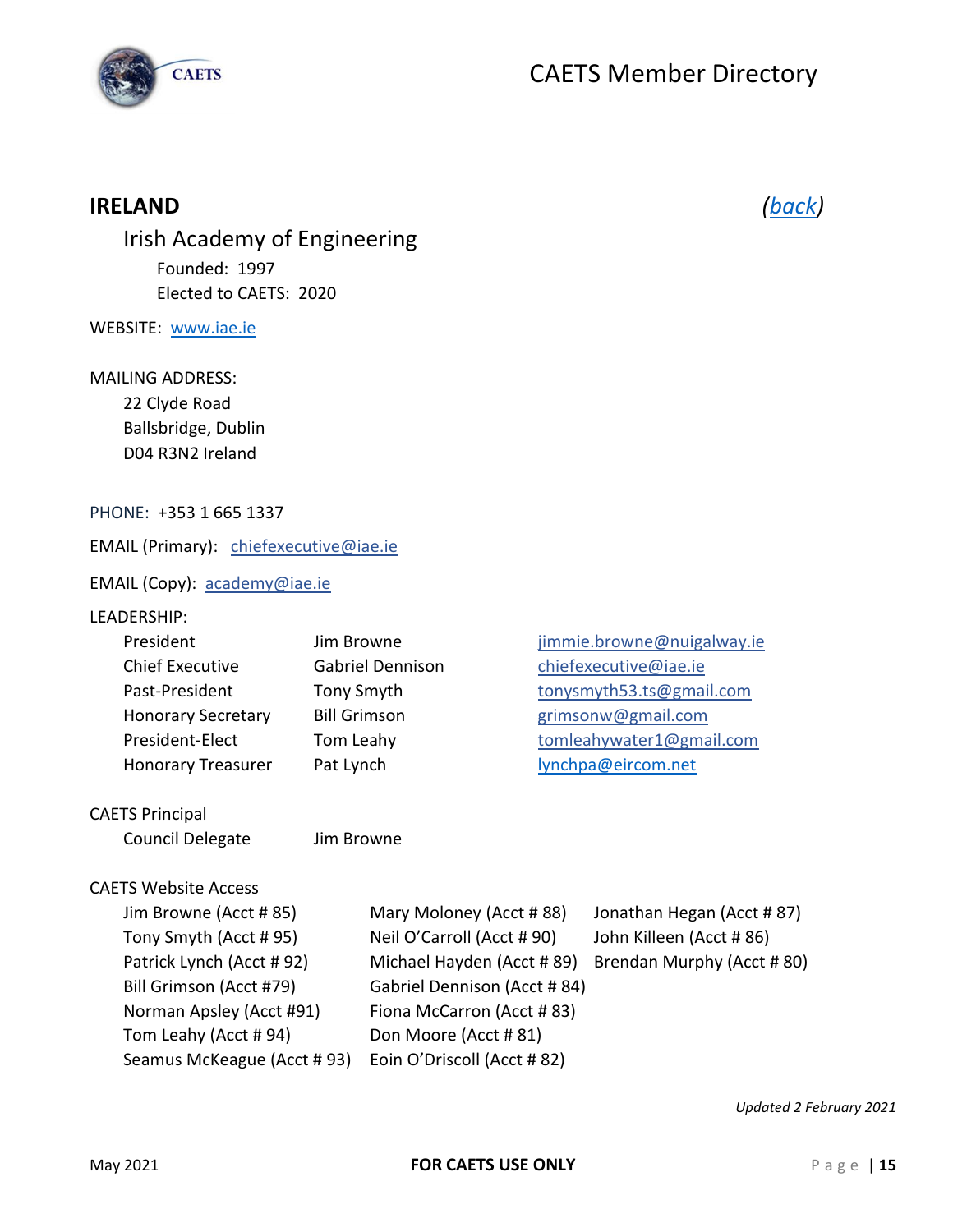

### <span id="page-16-0"></span>**JAPAN** *[\(back\)](#page-1-0)*

Engineering Academy of Japan (EAJ) Founded: 1987 Elected to CAETS: 1990

WEBSITE: [www.eaj.or.jp](http://www.eaj.or.jp/)

#### MAILING ADDRESS:

HK Park Building III 2F 2-7-3 Kandasarugaku-cho Chiyoda-ku Tokyo 101-0064, Japan

PHONE: +81 3 6811-0586

EMAIL (Primary): [kmorimoto@jamstec.go.jp;](mailto:kmorimoto@jamstec.go.jp) [k.yoneno@eaj.or.jp](mailto:k.yoneno@eaj.or.jp)

EMAIL (Copy): [academy@eaj.or.jp](mailto:academy@eaj.or.jp)

#### LEADERSHIP:

| President                                        | Yoshimitsu Kobayashi |                         |
|--------------------------------------------------|----------------------|-------------------------|
| Distinguished Fellow                             | Hideaki Koizumi      | Hkoizumi1005@gmail.com  |
| Vice Pres. (International Affairs) Yuko Harayama |                      | yukoharayama@gmail.com  |
| Executive Director                               | Koichi Morimoto      | kmorimoto@jamstec.go.jp |

CAETS Principals Council Delegate Board Member (2020-2021) Hideaki Koizumi [Hkoizumi1005@gmail.com](mailto:Hkoizumi1005@gmail.com)

CAETS Website Access EAJ Secretariat (Acct # 42) Hideaki Koizumi (Acct # 43) TSUJI Yoshiko (Acct # 125)

*Updated 9 February 2021*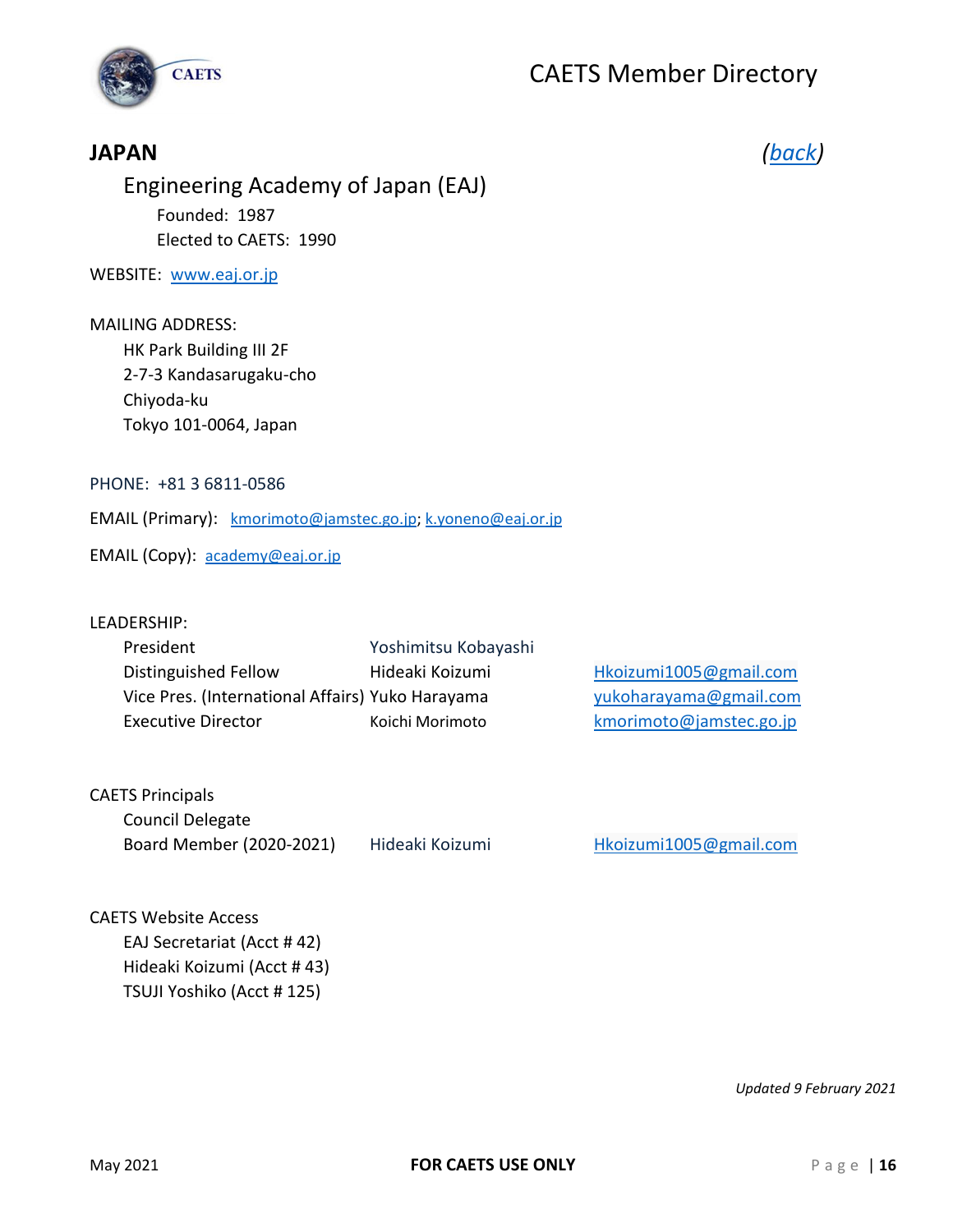

### <span id="page-17-0"></span>**KOREA** *[\(back\)](#page-1-0)*

### National Academy of Engineering of Korea (NAEK)

Founded: 1995 Elected to CAETS: 2000

WEBSITE: [www.naek.or.kr](http://www.naek.or.kr/)

#### MAILING ADDRESS:

06152 15F, Korea Technology Center Teheran-ro 305, Gangnam-gu, Seoul Republic of Korea

PHONE: +2-6009-4001

EMAIL (Primary): [knr@naek.or.kr](mailto:knr@naek.or.kr)

EMAIL (Copy): [naek@naek.or.kr;](mailto:naek@naek.or.kr) shk@naek.or.kr

#### LEADERSHIP:

| President                    | Oh-Kyong Kwon | okwon@hanyang.ac.kr |
|------------------------------|---------------|---------------------|
| <b>International Manager</b> | Narai Kim     | knr@naek.or.kr      |
| Prog. Officer, Inthl Affairs | Shinhye Kim   | shk@naek.or.kr      |

CAETS Principals

Past-President (2021) Oh-Kyong Kwon

CAETS Website Access Narai Kim (Acct # 38) Shinhye Kim (Acct # 65)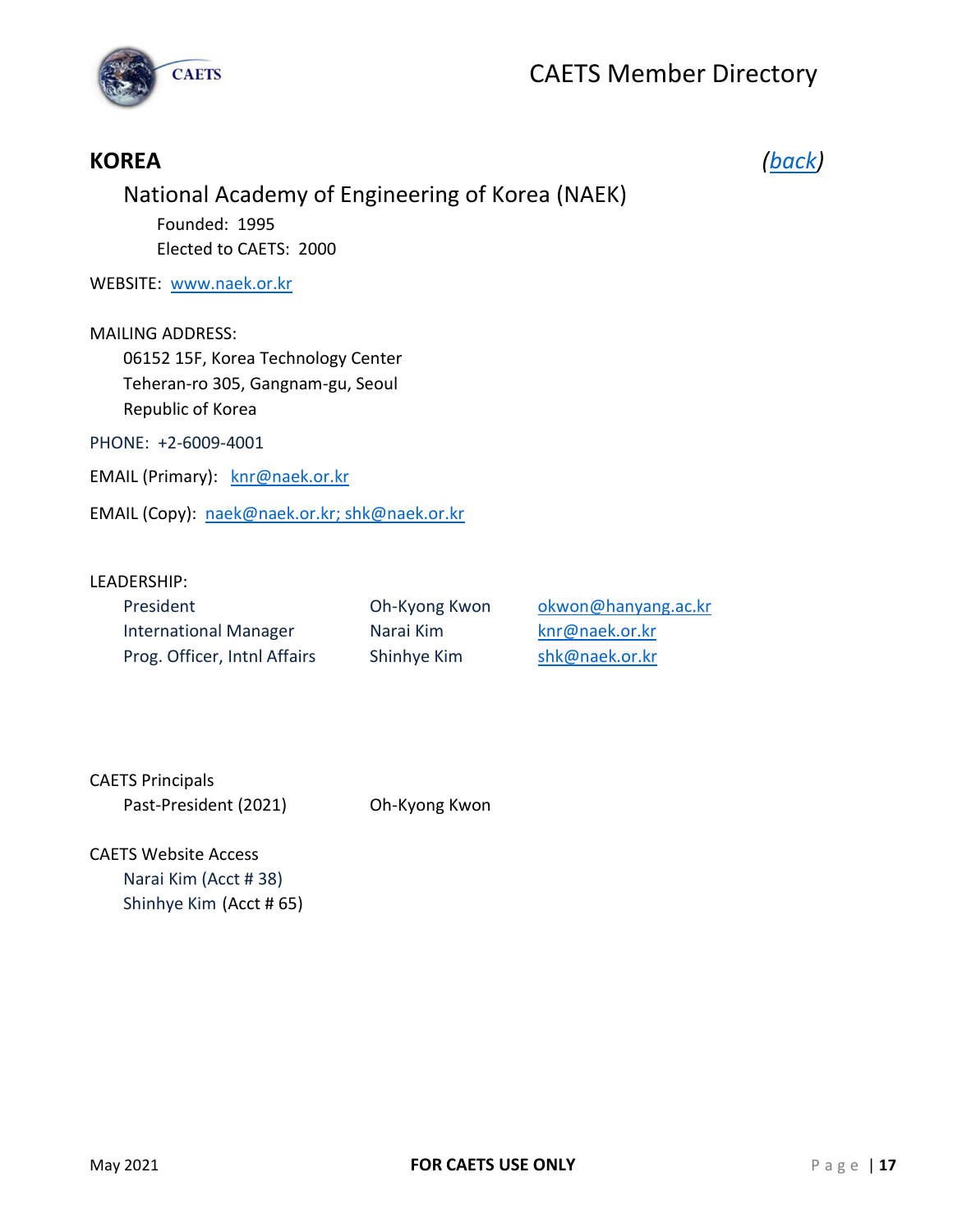



### <span id="page-18-0"></span>**MEXICO** *[\(back\)](#page-1-0)*

### Academy of Engineering of Mexico (AIM)

Founded: 1973 (AMI); 1974 (ANICU); 2002 AMI & ANICU combine (AIM) Elected to CAETS: 1978 (Founding Member)

WEBSITE: [www.ai.org.mx](http://www.ai.org.mx/)

MAILING ADDRESS: Palacio de Mineria, Tacuba #5 Centro Historico 06000 Ciudad de Mexico, Mexico

PHONE: +52-55-21-67-90; +52-55-21-44-04

EMAIL (Primary): mbarrerariv58@gmail.com

EMAIL (Copy): [academiadeingenieria@ai.org.mx;](mailto:academiadeingenieria@ai.org.mx) [gmedina.gamf@gmail.com](mailto:gmedina.gamf@gmail.com)

#### LEADERSHIP:

| President                 | Augustin Alvarez-Icaza Longoria                   |                         |
|---------------------------|---------------------------------------------------|-------------------------|
| Vice President            | Monica Barrera                                    | mbarrerariv58@gmail.com |
| <b>Executive Director</b> | Guillermo A. Medina Flores gmedina.gamf@gmail.com |                         |

#### CAETS Principals

Council Delegate Monica Barrera Board Member (2020-2021) Jose F. Albarran [josefranciscoalbarran@ai.org.mx](mailto:josefranciscoalbarran@ai.org.mx)

CAETS Website Access Jose F. Albarran (Acct # 52) Monica Barrera (Acct # 78) Guillermo A. Medina Flores (Acct # 101)

*Updated 7 December 2020*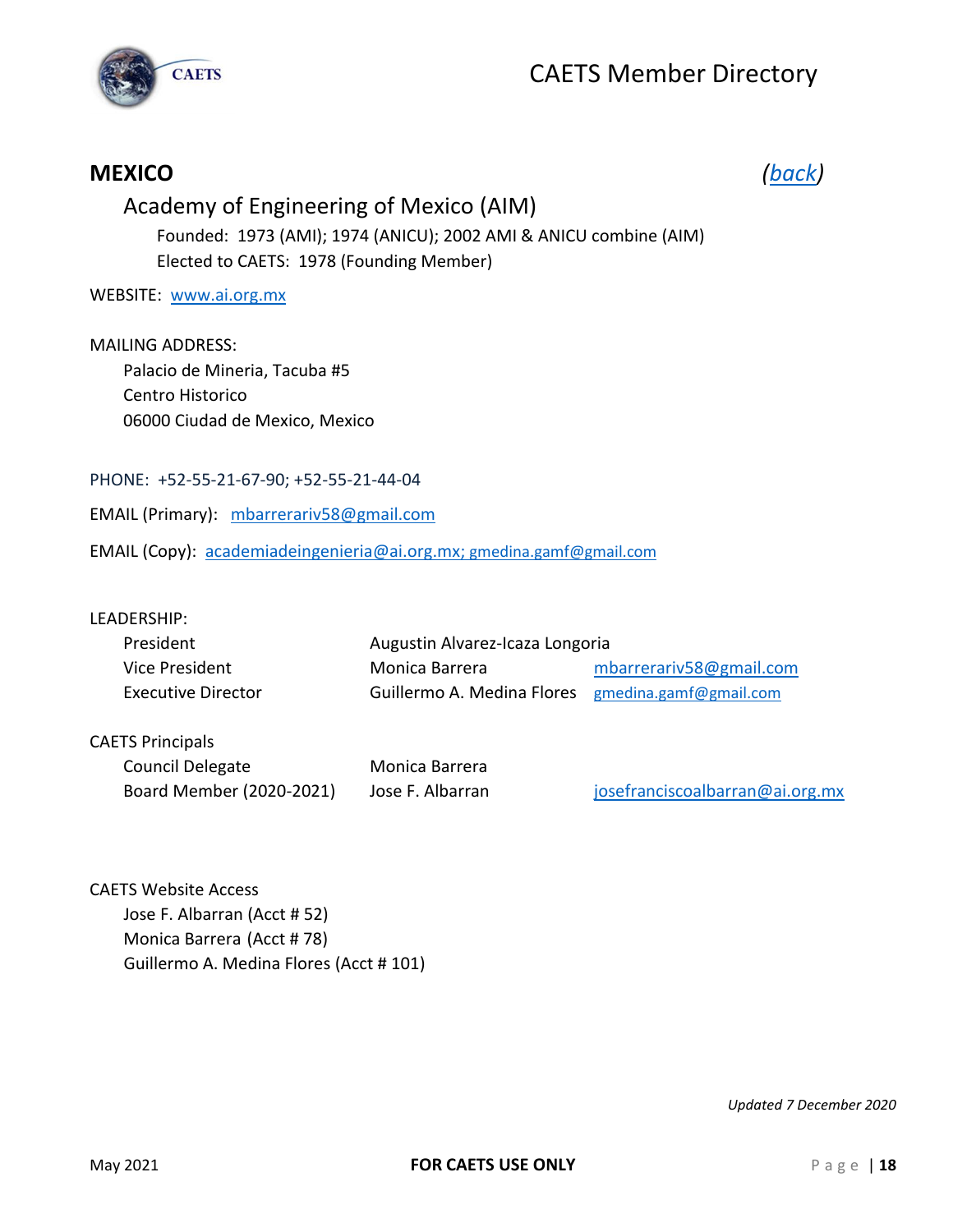

### <span id="page-19-0"></span>**NETHERLANDS** *[\(back\)](#page-1-0)*

### Netherlands Academy of Technology and Innovation (ACTI.nl) Founded: 1986 Elected to CAETS: 1993

#### WEBSITE: [www.acti-nl.org](http://www.acti-nl.org/)

MAILING ADDRESS: Kloveniersburgwal 29 P.O. Box 191921 1000 GC Amsterdam, Netherlands

#### PHONE: +31 20 5510 802

EMAIL (Primary): [info@acti-nl.org](mailto:info@acti-nl.org)

EMAIL (Copy): [lucas.noldus@noldus.nl](mailto:lucas.noldus@noldus.nl)

LEADERSHIP:

| President                   | Margrethe Jonkman |                        |
|-----------------------------|-------------------|------------------------|
| Secy. International Affairs | Lucas Noldus      | lucas.noldus@noldus.nl |

CAETS Principals

Council Delegate Margrethe Jonkman

CAETS Website Access Lucas Noldus (Acct # 36) Lieke Nieuwland (Acct # 58)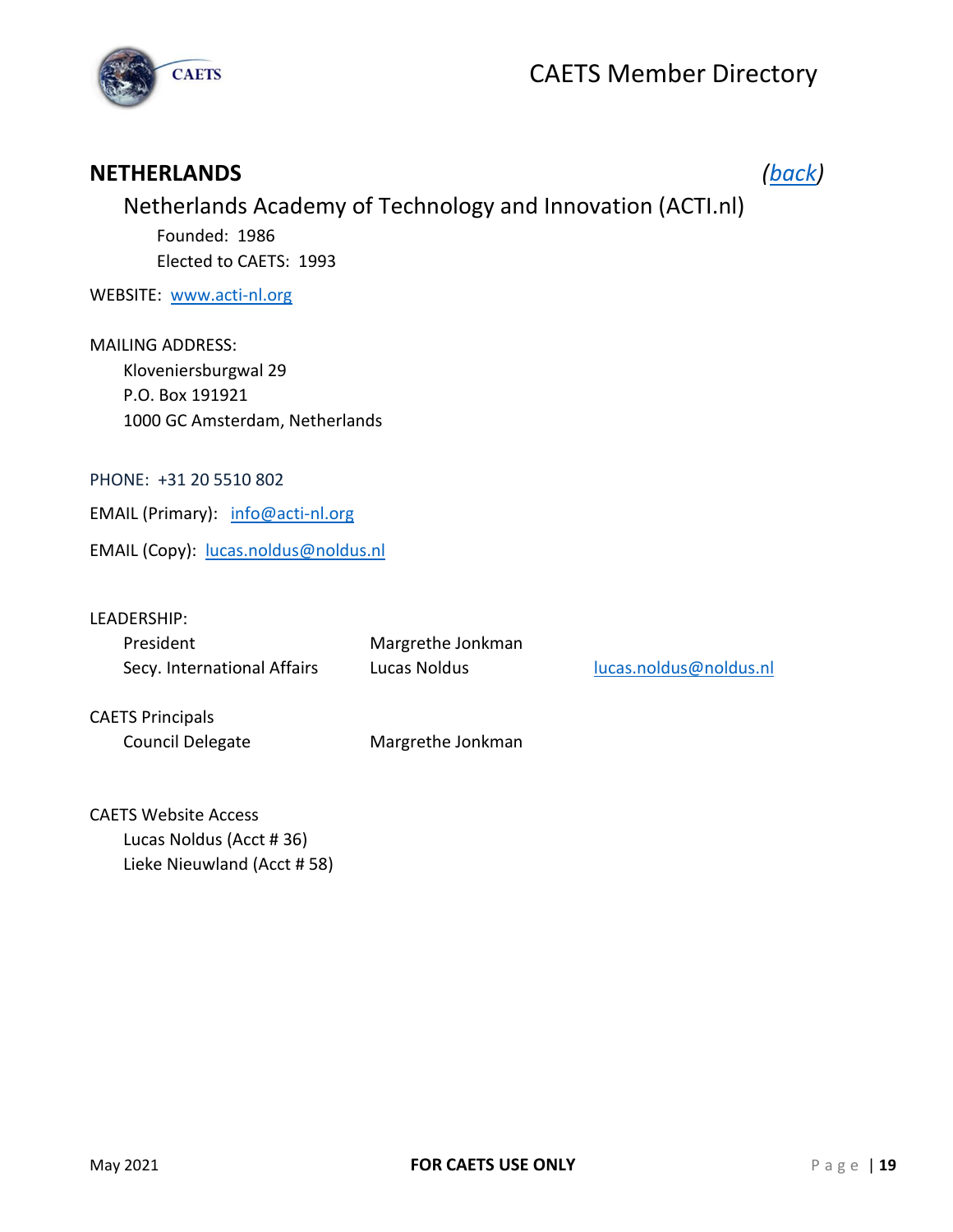

#### <span id="page-20-0"></span>**NEW ZEALAND** *[\(back\)](#page-1-0)*

Royal Society Te Aparangi Founded: 1867 Elected to CAETS: 2019

WEBSITE: [www.royalsociety.org.nz](http://www.royalsociety.org.nz/)

MAILING ADDRESS: 11 Turnbull Street Thorndon, Wellington 6011 Aoeteroa – New Zealand

PHONE: +64 4 472 7421

EMAIL (Primary): [geoff.chase@canterbury.ac.nz](mailto:geoff.chase@canterbury.ac.nz)

EMAIL (Copy): [michelle.wickens@royalsociety.org.nz](mailto:michelle.wickens@royalsociety.org.nz)

#### LEADERSHIP:

| TASE Convenor   | Geoff Chase | geoff.chase@canterbury.ac.nz   |
|-----------------|-------------|--------------------------------|
| Chief Executive | Cindy Ciro  | cindy.kiro@royalsociety.org.nz |

CAETS Principal

Council Delegate Geoff Chase Geoff Chase [geoff.chase@canterbury.ac.nz](mailto:geoff.chase@canterbury.ac.nz)

CAETS Website Access Geoff Chase (Acct # 57) Michelle Wickens (Acct # 55)

*Updated 2 February 2021*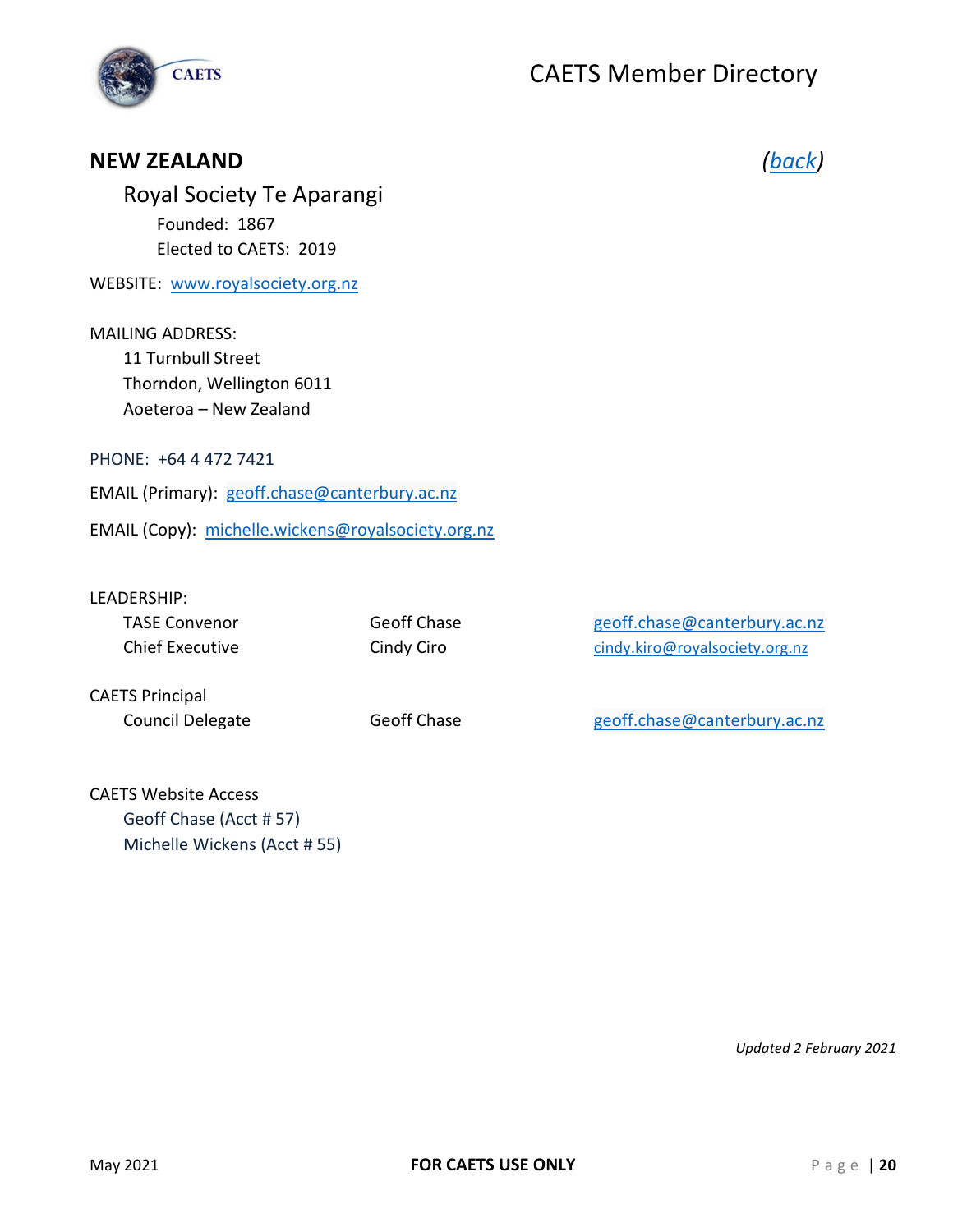



### <span id="page-21-0"></span>**NIGERIA** *[\(back\)](#page-1-0)*

Nigerian Academy of Engineering Founded: 1997 Elected to CAETS: 2019

#### WEBSITE: [www.nae.org.ng](http://www.nae.org.ng/)

#### MAILING ADDRESS:

The Executive Secretary The Nigerian Academy of Engineering Chemical and Petroleum Engineering Complex University of Lagos, Akoka Yaba, Lagos Nigeria

PHONE: +2349070778171; +2348023224572

EMAIL (Primary): [info@nae.org.ng](mailto:info@nae.org.ng)

EMAIL (Copy): [info@naeng.org.ng](mailto:info@naeng.org.ng)

#### LEADERSHIP:

[aoogedegbe@gmail.com](mailto:aoogedegbe@gmail.com) [ponwualu@yahoo.com](mailto:ponwualu@yahoo.com) [titiomoettu@gmail.com](mailto:titiomoettu@gmail.com) [eijioma@yahoo.com](mailto:eijioma@yahoo.com) [bayoadeola@gmail.com](mailto:bayoadeola@gmail.com) [fola.lasisi@gmail.com](mailto:fola.lasisi@gmail.com) [olu.maduka@gmail.com](mailto:olu.maduka@gmail.com)

CAETS Principals

Council Delegate Alex O. Ogedegbe

CAETS Website Access Alex O. Ogedegbe (Acct # 102) Sadiq A. M. (Acct # 107)

*Updated 14 December 2020*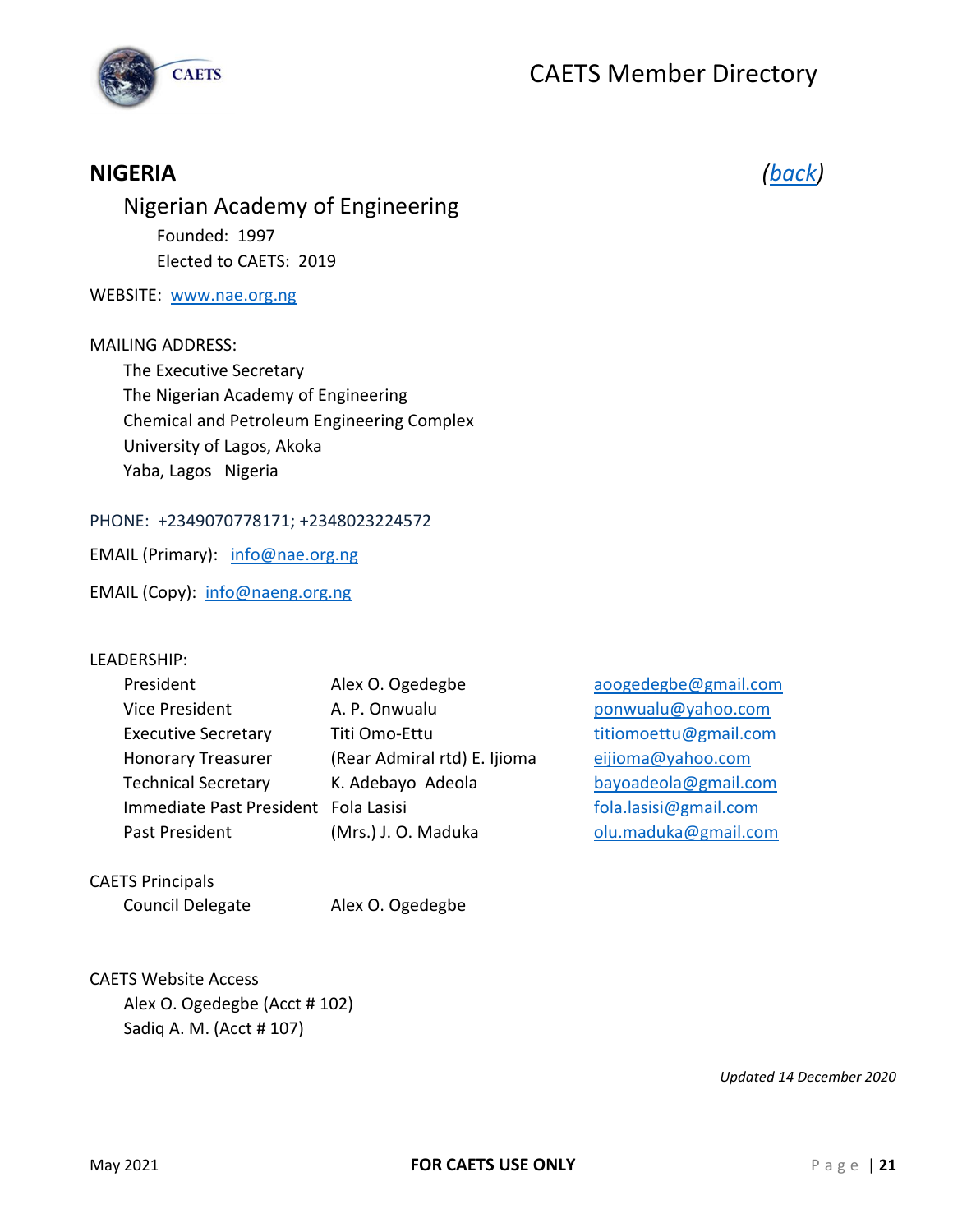

### <span id="page-22-0"></span>**NORWAY** *[\(back\)](#page-1-0)*

Norwegian Academy of Technological Sciences (NTVA) Founded: 1955 Elected to CAETS: 1990

WEBSITE: [www.ntva.no](http://www.ntva.no/)

MAILING ADDRESS: Lerchendal Gaard NO-7491 Trondheim Norway

PHONE: +47 962 23 525

EMAIL (Primary): [post@ntva.no](mailto:post@ntva.no)

EMAIL (Copy): [lisa.m.husby@ntva.no;](mailto:lisa.m.husby@ntva.no) [tor.i.waag@ntva.no](mailto:tor.i.waag@ntva.no)

#### LEADERSHIP:

| President         | Torbjorn Digernes | torbjorn.digernes@ntnu.no |
|-------------------|-------------------|---------------------------|
| Secretary General | Tor Inge Waag     | tor.i.waag@ntva.no        |

CAETS Principals

Council Delegate Tor Inge Waag [tor.i.waag@ntva.no](mailto:tor.i.waag@ntva.no)

#### CAETS Website Access

Lisa Husby (Acct # 112) Tor Waag (Acct # 116)

*Updated 2 February 2021*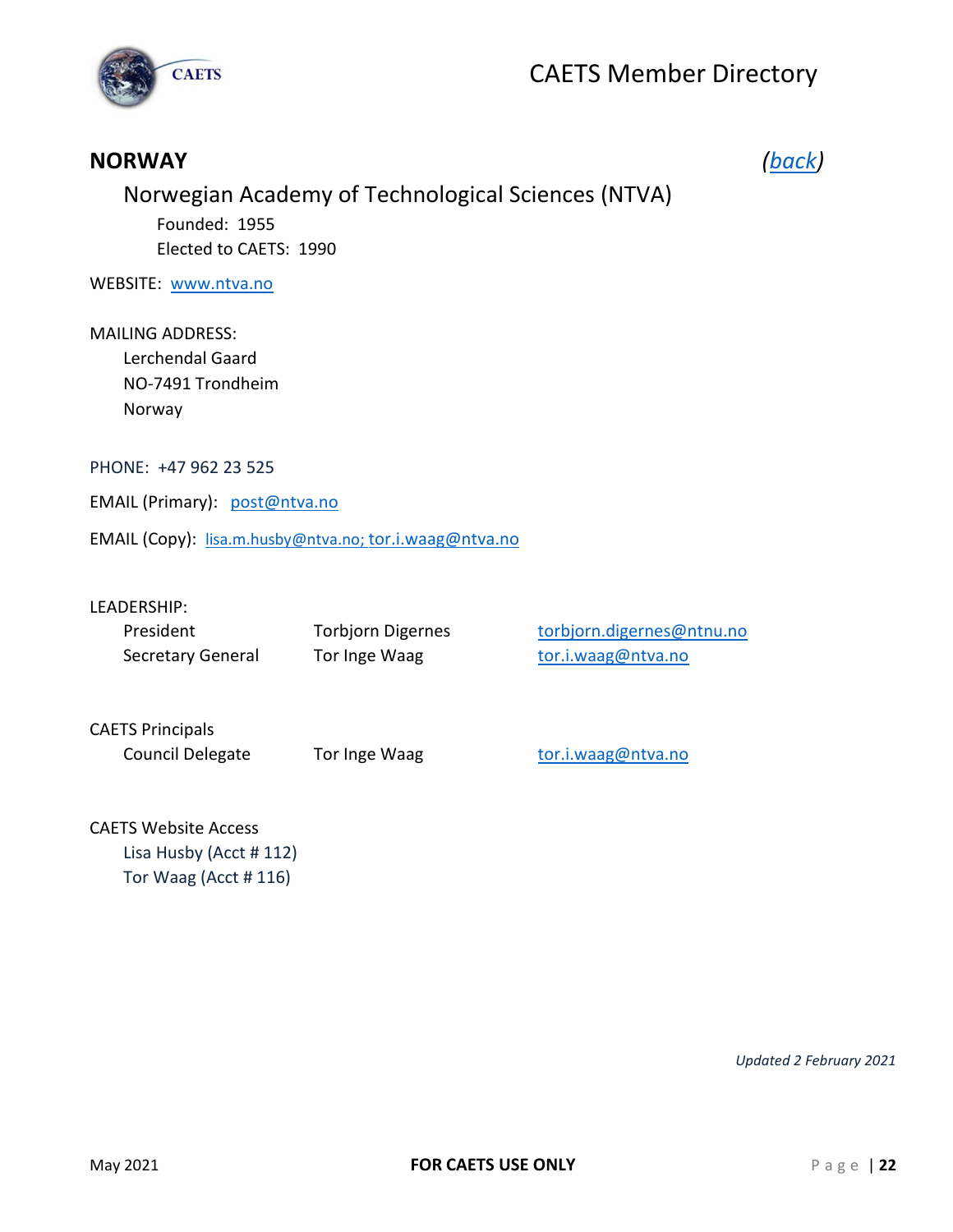



### <span id="page-23-0"></span>**PAKISTAN** *[\(back\)](#page-1-0)*

Pakistan Academy of Engineering (PAE) Founded: 2013 Elected to CAETS: 2018

WEBSITE: [www.pacadengg.org](http://www.pacadengg.org/)

#### MAILING ADDRESS:

E-16/2, Block 7 Gulshan-e-lqbal, Karachi Pakistan

#### PHONE: +0213-4831726; Cell: 0347-1803374

EMAIL (Primary): [profjakhan@pacadengg.org](mailto:profjakhan@pacadengg.org)

EMAIL (Copy): [drnasimakhan@pacadengg.org](mailto:drnasimakhan@pacadengg.org)

ASSEMBLY: PAE Assembly comprises 55 Fellows, all having PhD degrees. A List of Fellows is available on the PAE website.

#### LEADERSHIP:

| President/Council Chair                   | Jameel Ahmad Khan |
|-------------------------------------------|-------------------|
| <b>Council Vice Chair</b>                 | Khan Gul Jadoon   |
| <b>Council Member</b>                     | Shahid Alam       |
| <b>Council Member</b>                     | Afzal Haque       |
| <b>Council Member</b>                     | Abid Karim        |
| <b>Council Member</b>                     | Haroon Jangda     |
| <b>Executive Secretary/Council Member</b> | Nasim A. Khan     |
|                                           |                   |

#### CAETS Principals

| Council Delegate  |  |
|-------------------|--|
| Board (2021-2022) |  |

Jameel Ahmad Khan [profjakhan@pacadengg.org](mailto:profjakhan@pacadengg.org) Nasim A. Khan [drnasimakhan@pacadengg.org](mailto:drnasimakhan@pacadengg.org)

#### CAETS Website Access

Jameel Ahmad Khan (Acct # 45) Nasim A. Khan (Acct # 114)

*Updated 2 February 2021*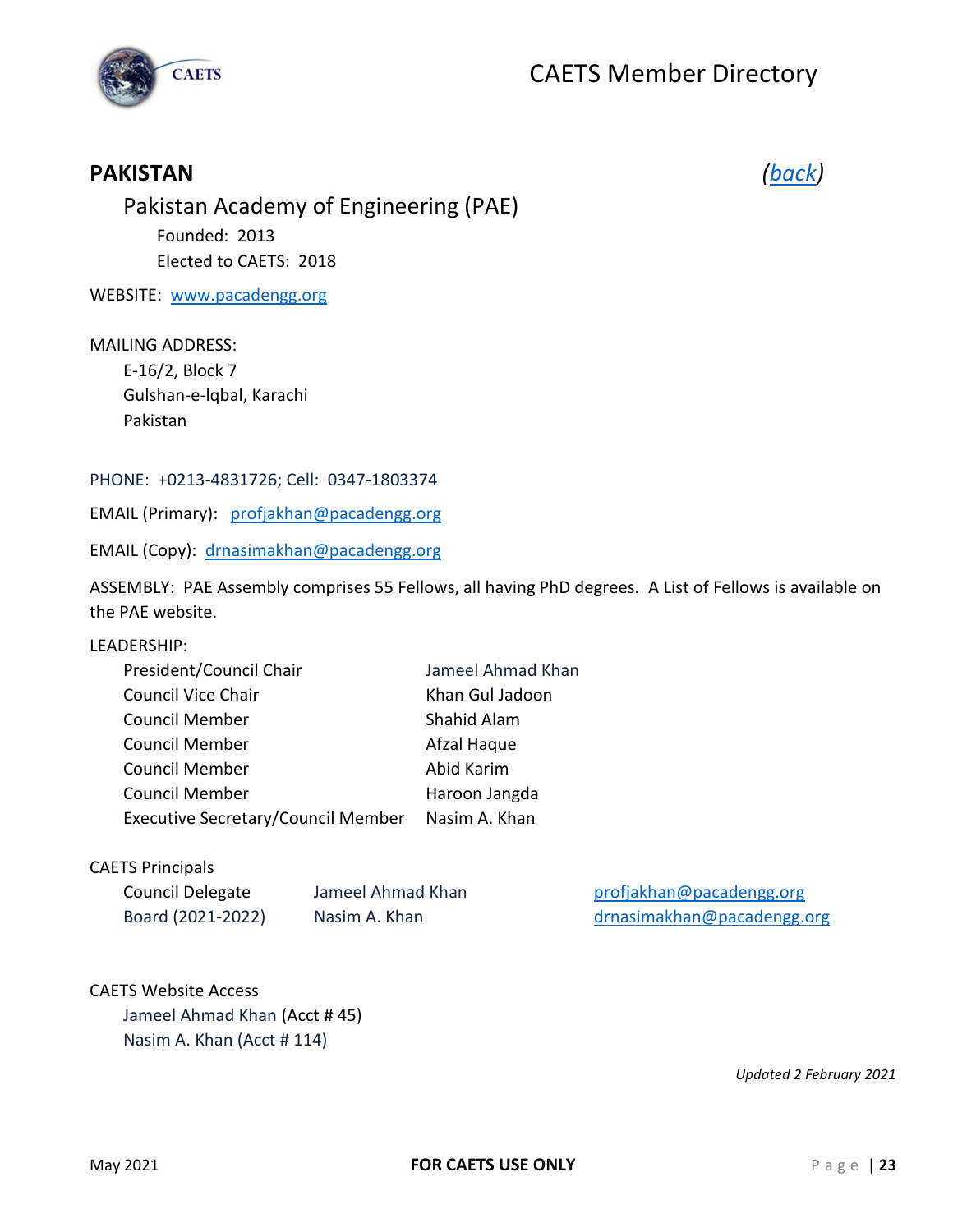

## Academy of Engineering Sciences of Serbia (AESS) Founded: 1998 Elected to CAETS: 2019 WEBSITE: [www.ains.rs](http://www.ains.rs/) MAILING ADDRESS: Serbia, 11000 Belgrade Kraljice Marije 16, Room 218/a PHONE: +381 11 3370 652 EMAIL (Primary): [ains@ains.rs;](mailto:ains@ains.rs) [bstojanovic80@yahoo.com](mailto:bstojanovic80@yahoo.com)

<span id="page-24-0"></span>**SERBIA** *[\(back\)](#page-1-0)*

EMAIL (Copy): [sanja.vranes@institutepupin.com](mailto:sanja.vranes@institutepupin.com)

#### LEADERSHIP:

| President                        | B. Kovacevic       |                         |
|----------------------------------|--------------------|-------------------------|
| <b>General Secretary</b>         | Aleksandar Gajic   | agajicprof@gmail.com    |
| Coord. International Cooperation | Biljana Stojanovic | bstojanovic80@yahoo.com |

CAETS Principal

Council Delegate Sanja Vranes [sanja.vranes@institutepupin.com](mailto:sanja.vranes@institutepupin.com)

CAETS Website Access Biljana Stojanovic (Acct # 103)

*Updated March 2021*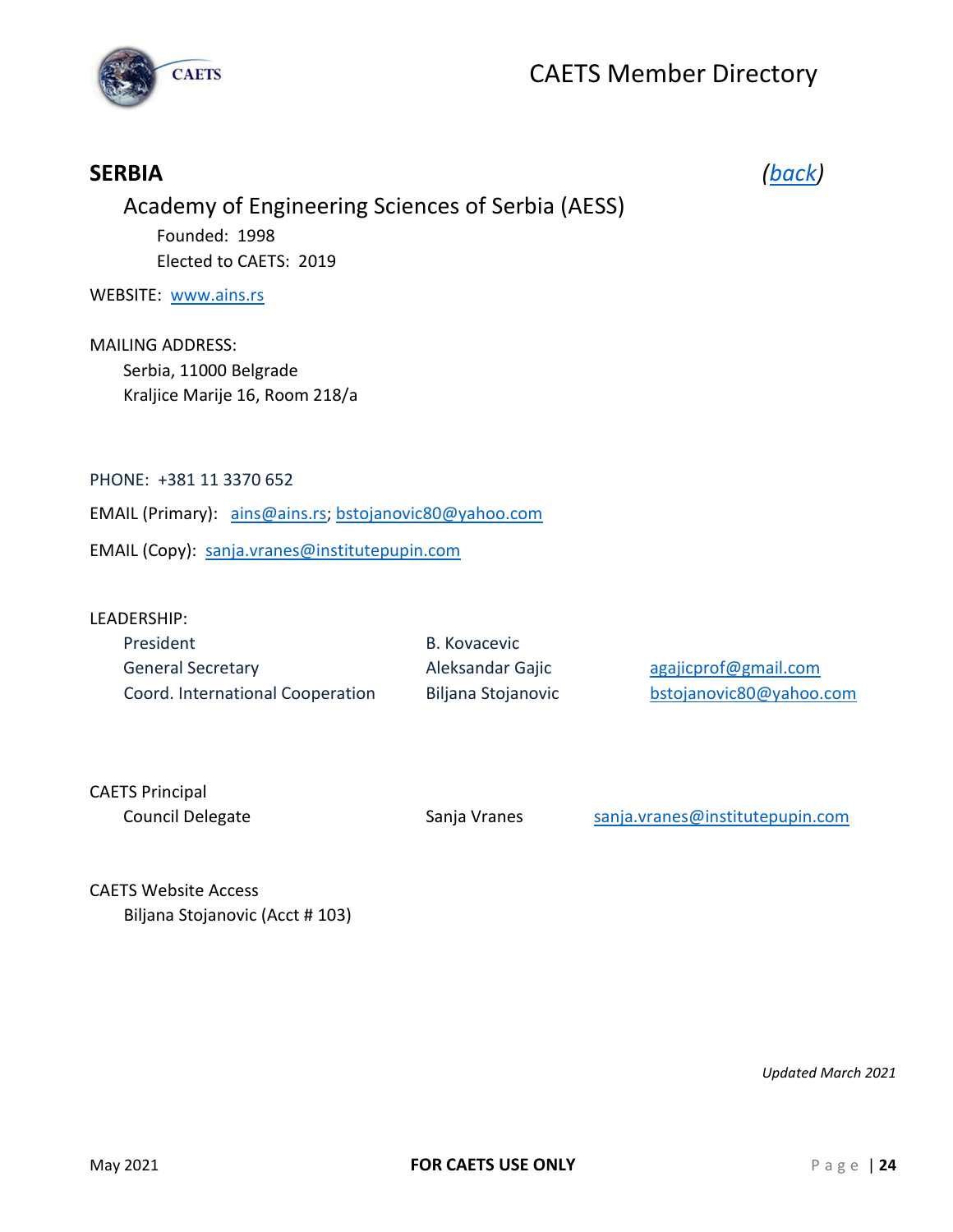

### <span id="page-25-0"></span>**SLOVENIA** *[\(back\)](#page-1-0)*

### Slovenian Academy of Engineering (IAS) Founded: 1995 Elected to CAETS: 2000

WEBSITE: [www.ias.si](http://www.ias.si/)

MAILING ADDRESS: Tomsiceva 4 SI-1000 Ljubljana Slovenia PHONE: +386 (0)1 425 4418

EMAIL (Primary): [info@ias.si](mailto:info@ias.si)

EMAIL (Copy): [stane.pejovnik@fkkt.uni-lj.si](mailto:stane.pejovnik@fkkt.uni-lj.si)

#### LEADERSHIP:

| President                | Mark Pleško           |
|--------------------------|-----------------------|
| <b>Secretary General</b> | <b>Stane Pejovnik</b> |
| Vice President           | Marko Jagodič         |
| Vice President           | Matjaž Mikoš          |

[predsednik@ias.si](mailto:predsednik@ias.si) [stane.pejovnik@fkkt.uni-lj.si](mailto:stane.pejovnik@fkkt.uni-lj.si)

CAETS Principals Council Delegate Stane Pejovnik

CAETS Website Access Stane Pejovnik (Acct # 13) Irena Lengar [\(info@ias.si\)](mailto:info@ias.si) (Acct # 104)

*Updated 7 December 2020*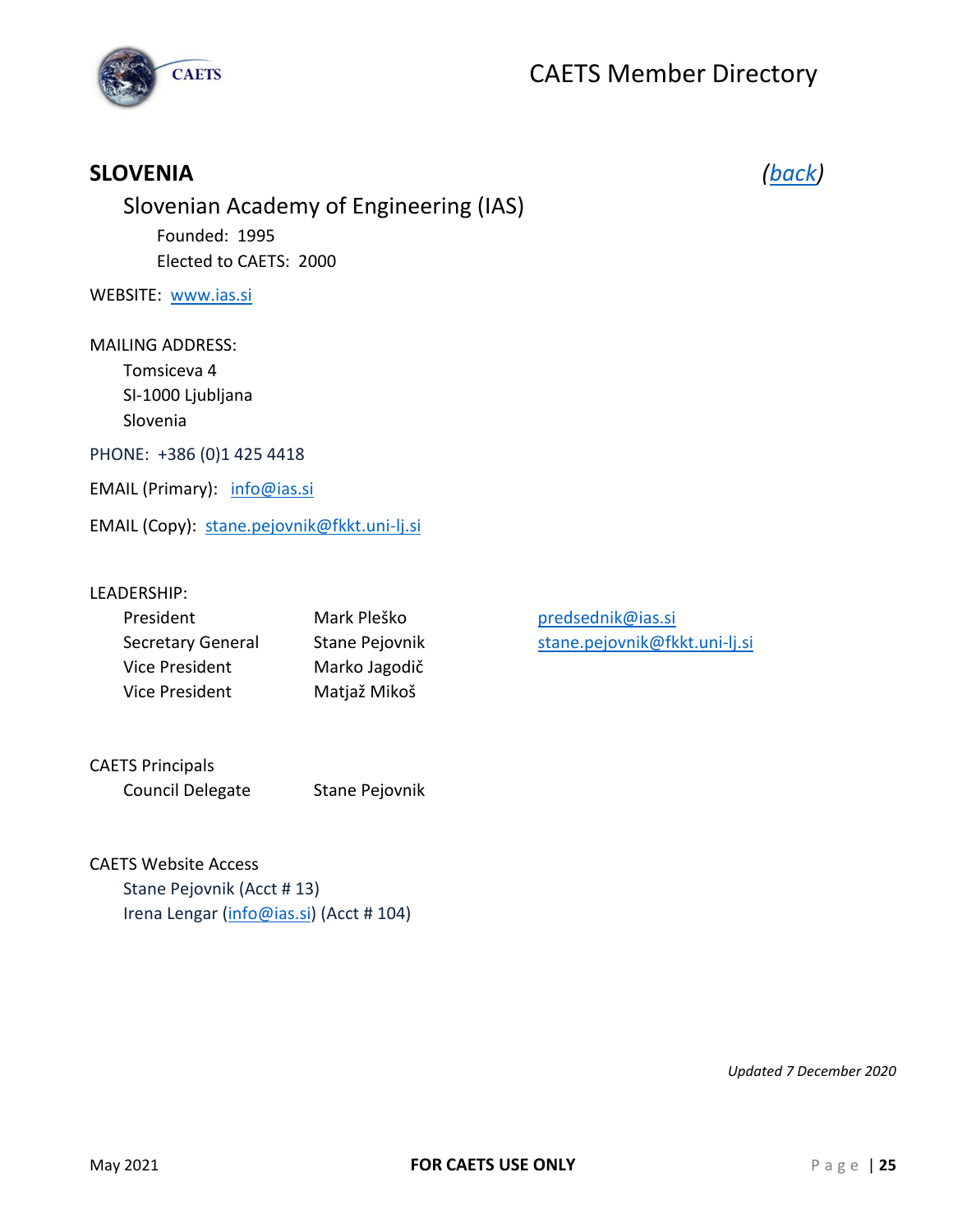

### <span id="page-26-0"></span>**SOUTH AFRICA** *[\(back\)](#page-1-0)*

### South African Academy of Engineering (SAAE) Founded: 1991 (Academy of Engineers in South Africa) Elected to CAETS: 2009

WEBSITE: [www.saae.co.za](http://www.saae.co.za/)

#### MAILING ADDRESS:

PO Box 13071 Hatfield 0028 South Africa

#### PHONE: +27 72 594-1441

EMAIL (Primary): [office@saae.co.za](mailto:office@saae.co.za)

EMAIL (Copy): [elsabe.kearsley@up.ac.za](mailto:elsabe.kearsley@up.ac.za)

#### LEADERSHIP:

| President      | Elsabe Kearsley   | elsabe.kearsley@up.ac.za |
|----------------|-------------------|--------------------------|
| Vice President | Neil Macleod      |                          |
| Treasurer      | <b>Bob Pullen</b> |                          |

#### CAETS Principals

Council Delegate Elsabe Kearsley [elsabe.kearsley@up.ac.za](mailto:elsabe.kearsley@up.ac.za)

#### CAETS Website Access Heleen Duffey (Acct # 70)

Elsabe Kearsley (Acct # 105)

*Updated 8 December 2020*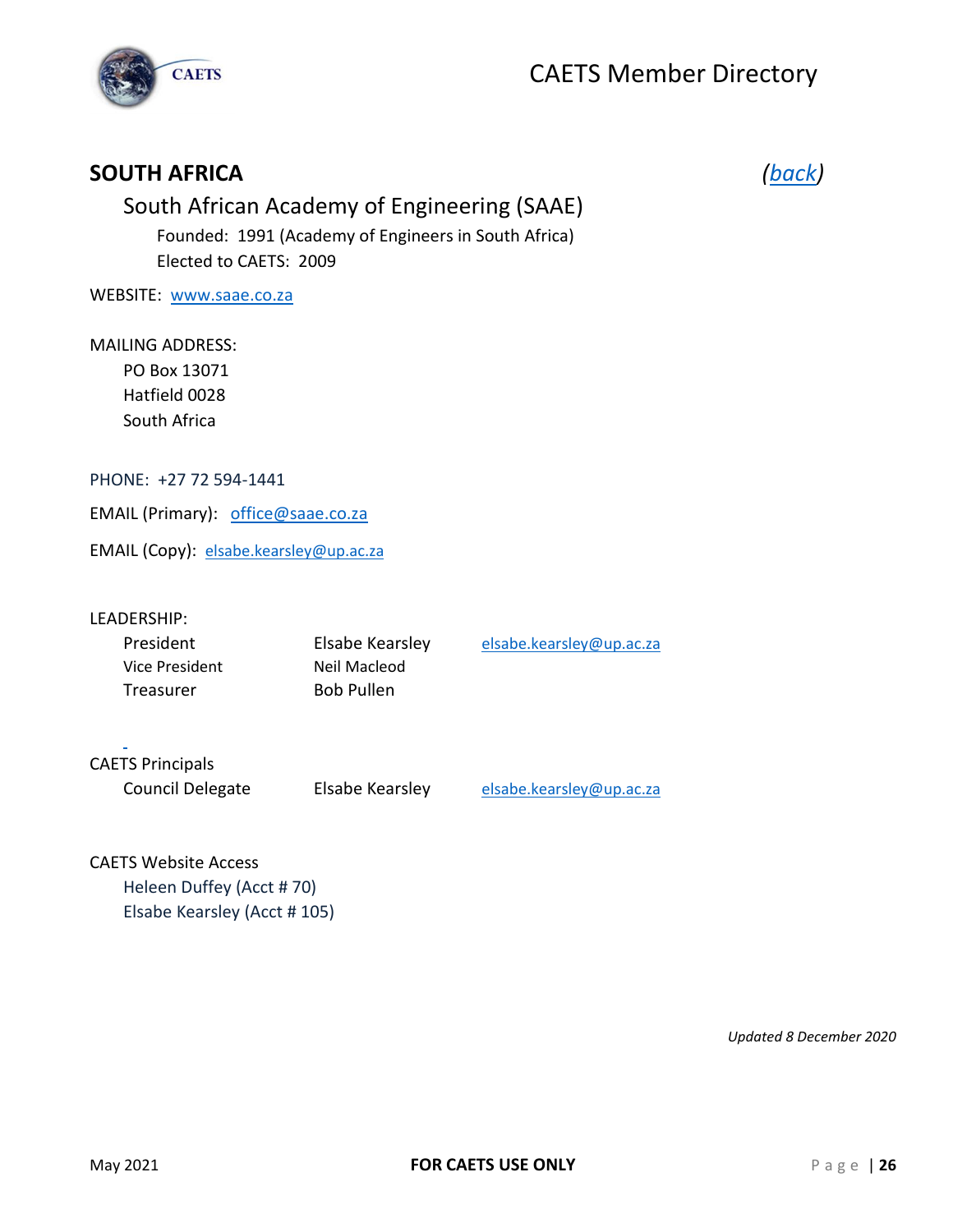

### <span id="page-27-0"></span>**SPAIN** *[\(back\)](#page-1-0)*

### Real Academia de Ingenieria (RAI)

Founded: 1994 Elected to CAETS: 1999

WEBSITE: [www.raing.es](http://www.raing.es/)

MAILING ADDRESS: Don Pedro, 10 28005 Madrid, Spain

PHONE: +34 915 28 20 01

EMAIL (Primary): [secretaria@raing.es](mailto:secretaria@raing.es)

EMAIL (Copy): [jpvargas@raing.es;](mailto:jpvargas@raing.es) jaime@us.es

#### LEADERSHIP:

| President                | Antonio Colino Martínez | presidente@raing.es; acolino@raing.es |
|--------------------------|-------------------------|---------------------------------------|
| <b>Vice President</b>    | María Vallet            |                                       |
| <b>Vice President</b>    | Luis Lada               |                                       |
| <b>Vice President</b>    | José Manuel Sanjurjo    |                                       |
| <b>Secretary General</b> | Eloy Álvarez-Pelegry    |                                       |
| Treasurer                | Manuel Doblaré          |                                       |
| Auditor                  | Antonio Huerta          |                                       |
| Librarian                | Luis García             |                                       |
| <b>Board Member</b>      | Íñigo Losada            |                                       |
| <b>Board Member</b>      | Antonio Luque           |                                       |
| <b>Board Member</b>      | Ignacio Romagosa        |                                       |
| Chief Exec. Officer      | Javier P. de Vargas     | jpvargas@raing.es                     |

#### CAETS Principals

Council Delegate Jaime Dominquez [jaime@us.es](mailto:jaime@us.es)

#### CAETS Website Access

Antonio Colino (Acct # 109) Jaime Dominguez (Acct # 44) Javier P. de Vargas (Acct # 59)

*Updated 9 February 2021*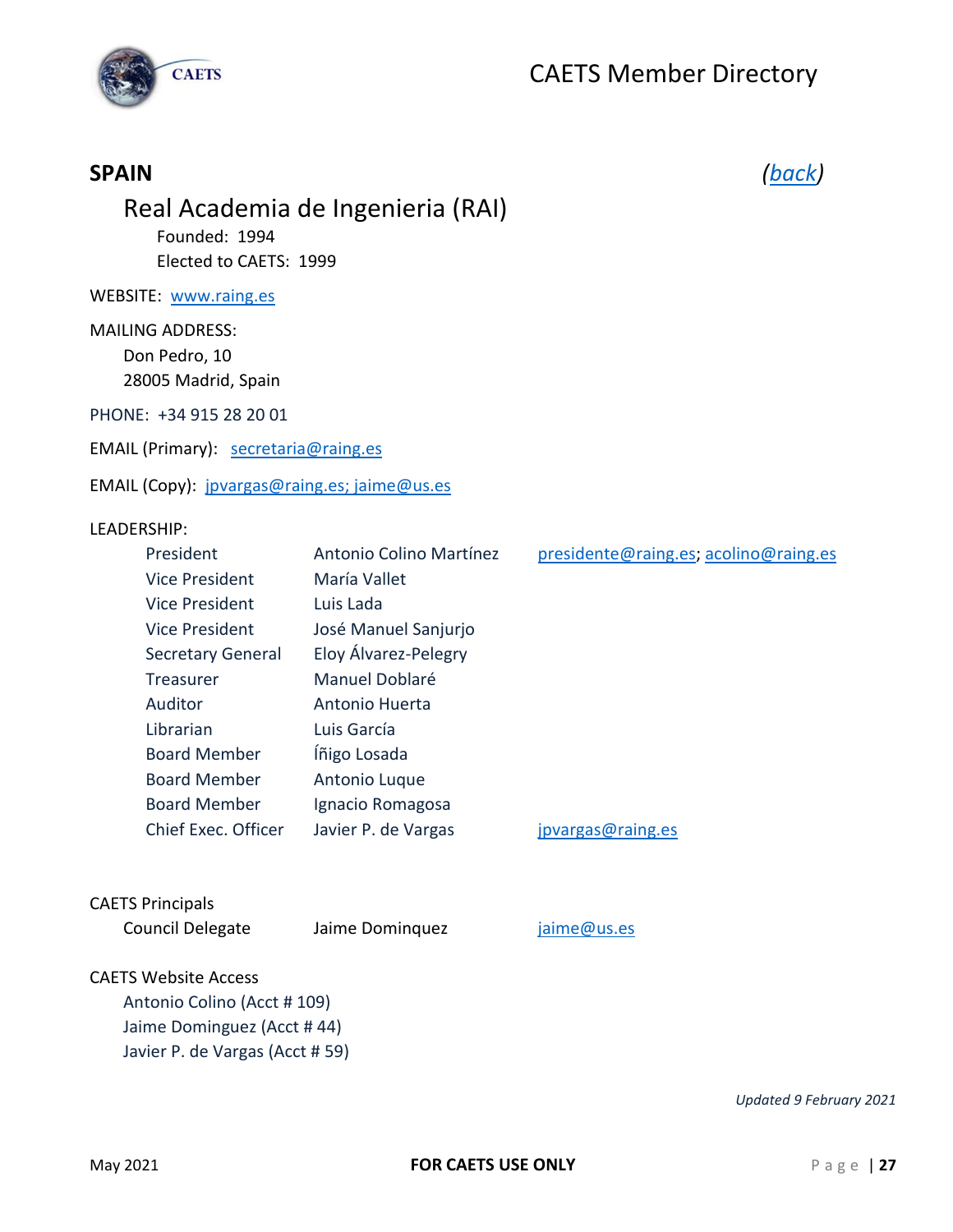

## <span id="page-28-0"></span>**SWEDEN** *[\(back\)](#page-1-0)*

### Royal Swedish Academy of Engineering Sciences (IVA)

Founded: 1919 Elected to CAETS: 1978 (Founding Member)

WEBSITE: <https://www.iva.se/en/>

#### MAILING ADDRESS: Postal address: Box 5073, 102 42 Stockholm, Sweden

PHONE: +46 8 791 20 00 ([switchboard](https://sv.bab.la/lexikon/engelsk-svensk/switchboard)); +46 76 112 03 22 (Elin Elliot)

EMAIL (Primary): Elin.Elliot@iva.se

EMAIL (Copy): [Ellen.Frostell@iva.se](mailto:Ellen.Frostell@iva.se)

#### LEADERSHIP:

| President<br><b>International Secretary</b><br>International Coordinator | Tuula Teeri<br>Elin Elliot<br>Ellen Frostell | tuula.teeri@iva.se<br>elin.elliot@iva.se<br>ellen.frostell@iva.se |
|--------------------------------------------------------------------------|----------------------------------------------|-------------------------------------------------------------------|
| <b>CAETS Principals</b><br><b>Council Delegate</b>                       | Tuula Teeri                                  | tuula.teeri@iva.se                                                |
| CAETS Wohsita Assass                                                     |                                              |                                                                   |

CAETS Website Access Elin Elliot (Acct # 53) Tuula Teeri (Acct # 73) Ellen Frostell (Acct # 106)

*Updated 7 December 2020*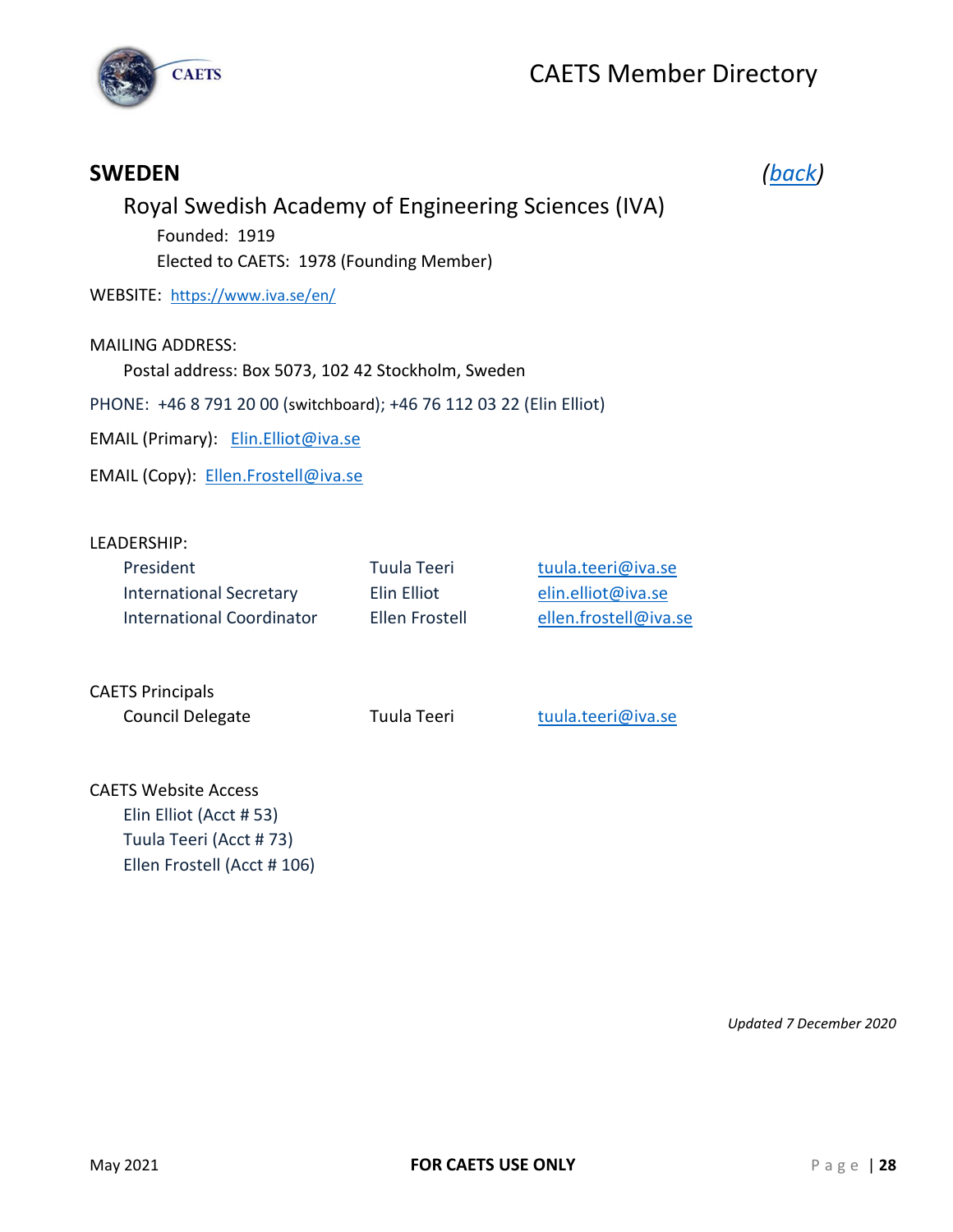

#### <span id="page-29-0"></span>**SWITZERLAND** *[\(back\)](#page-1-0)*

| Swiss Academy of Engineering Sciences (SATW) |
|----------------------------------------------|
| Founded: 1981                                |
| Elected to CAETS: 1988                       |

WEBSITE: [www.satw.ch](http://www.satw.ch/)

MAILING ADDRESS: St. Annagasse 18 8001 Zurich Switzerland

PHONE: +41 44 226 50 11 (primary); +41 44 226 50 12

EMAIL (Primary): [rita.hofmann@satw.ch](mailto:rita.hofmann@satw.ch)

EMAIL (Copy): [sandra.weidmann@satw.ch;](mailto:sandra.weidmann@satw.ch)

LEADERSHIP:

President Willy R. Gehrer

CAETS Principals

Board (2021-2022) Rita Hofmann-Sievert [rita.hofmann@satw.ch](mailto:rita.hofmann@satw.ch)

CAETS Website Access

Sandra Weidmann (Assistant to the Secretary General) (Acct # 12) Rita Hofmann-Sievert (Acct # 115)

*Updated 28 May 2021*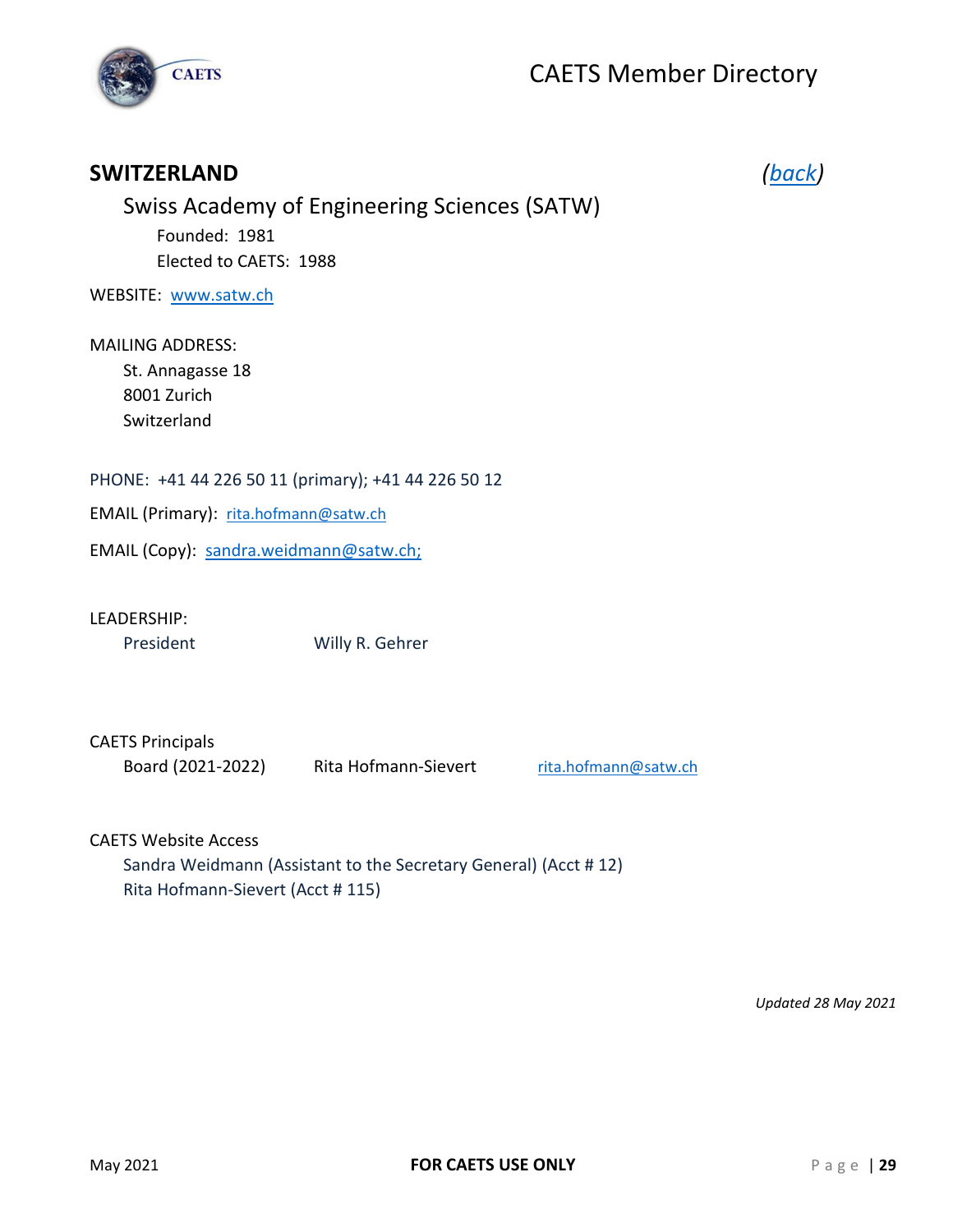

#### <span id="page-30-0"></span>**UNITED KINGDOM** *[\(back\)](#page-1-0)*

Royal Academy of Engineering (RAEng) Founded: 1976 Elected to CAETS: 1978 (Founding Member)

WEBSITE: [www.raeng.org.uk](http://www.raeng.org.uk/)

MAILING ADDRESS:

3 Carlton House Terrace London SW1Y 5DG United Kingdom

PHONE: +44 20 7766 0600

EMAIL (Primary): [shane.m](mailto:shane.)chugh@raeng.org.uk

EMAIL (Copy): [davidcthomlinson@gmail.com;](mailto:davidcthomlinson@gmail.com) [hayaatun.sillem@raeng.org.uk;](mailto:hayaatun.sillem@raeng.org.uk) ben.mcalinden@raeng.org.uk

#### LEADERSHIP:

| President                                | Jim McDonald    |
|------------------------------------------|-----------------|
| International Secretary David Thomlinson |                 |
| <b>Chief Executive</b>                   | Hayaatun Sillem |

[president@raeng.org.uk](mailto:president@raeng.org.uk) david cthomlinson@gmail.com [hayaatun.sillem@raeng.org.uk](mailto:hayaatun.sillem@raeng.org.uk)

#### CAETS Principals

| Council Delegate  | David Thomlinson |
|-------------------|------------------|
| Board (2020-2021) | David Thomlinson |

CAETS Website Access

Dame Ann Dowling (Acct # 34) David Thomlinson (Acct # 20) Shane McHugh (Head of International Partnerships) (Acct # 19) Nicola Eckersley-Waites (Senior Manager, International Relationships) (Acct # 18) Ben McAlinden (International Partnerships Manager) (Acct # 54)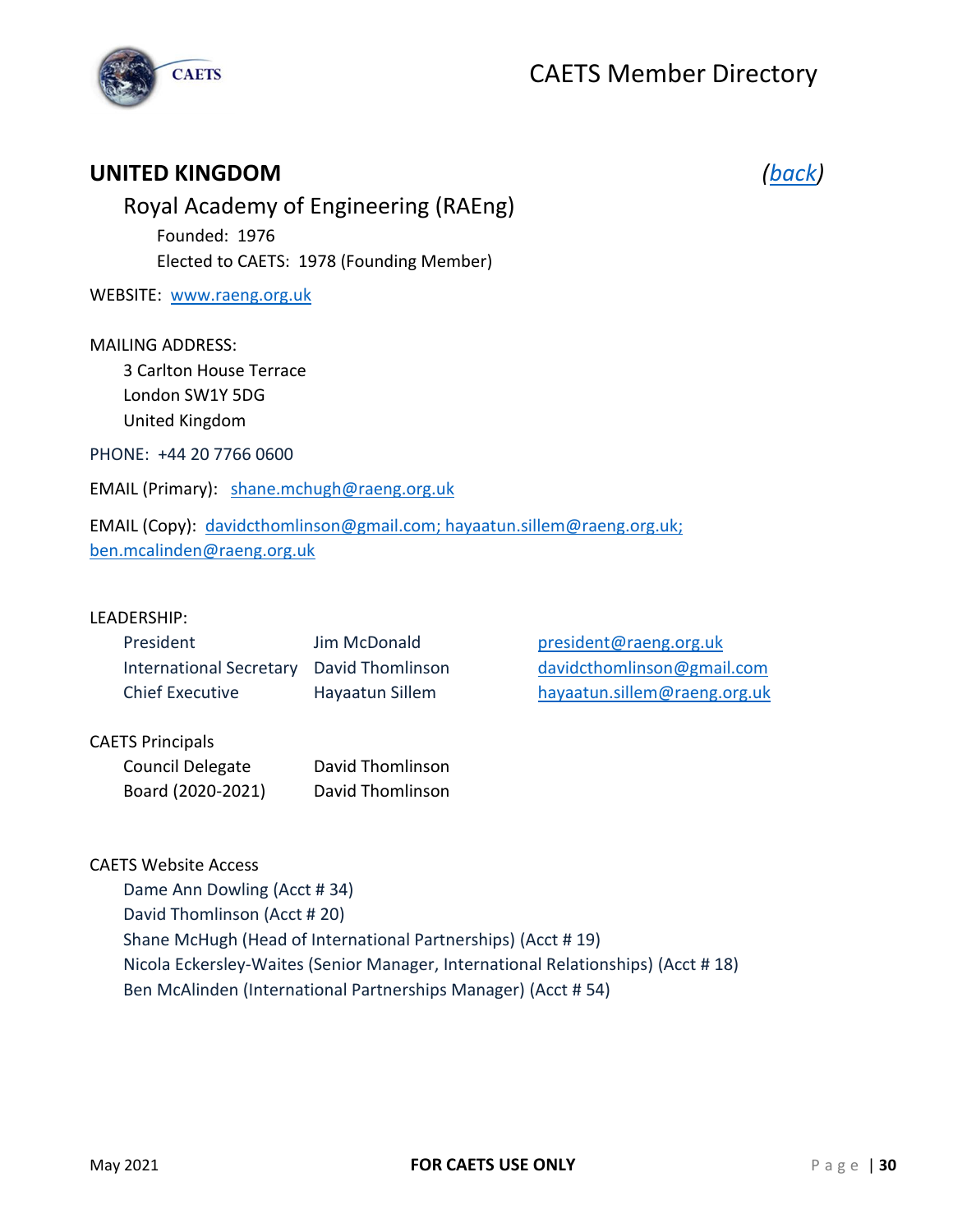

### <span id="page-31-0"></span>**UNITED STATES**

### *[\(back\)](#page-1-0)*

### National Academy of Engineering (NAE) Founded: 1964 Elected to CAETS: 1978 (Founding Member)

WEBSITE: [www.nae.edu](http://www.nae.edu/)

MAILING ADDRESS: 500 Fifth Street NW Washington, DC 20001 United States of America PHONE: +1 202 334 3677; +1 202 334 1680 EMAIL (Primary): [aromig@nae.edu;](mailto:aromig@nae.edu) [jmtien@miami.edu](mailto:jmtien@miami.edu)

EMAIL (Copy): [kzingler@nae.edu;](mailto:kzingler@nae.edu) [jjackson@nae.edu](mailto:jjackson@nae.edu)

#### LEADERSHIP:

| President                      |
|--------------------------------|
| Executive Officer              |
| <b>International Secretary</b> |

John L. Anderson

Al Romig [aromig@nae.edu](mailto:aromig@nae.edu) James M. Tien imtien@miami.edu

CAETS Principal Council Delegate John L. Anderson

CAETS Website Access Al Romig (Acct # 29) Kelli Zingler (Acct # 51) Jatryce Jackson (Acct # 33) James M. Tien (Acct # 63)

*Updated 2 December 2020*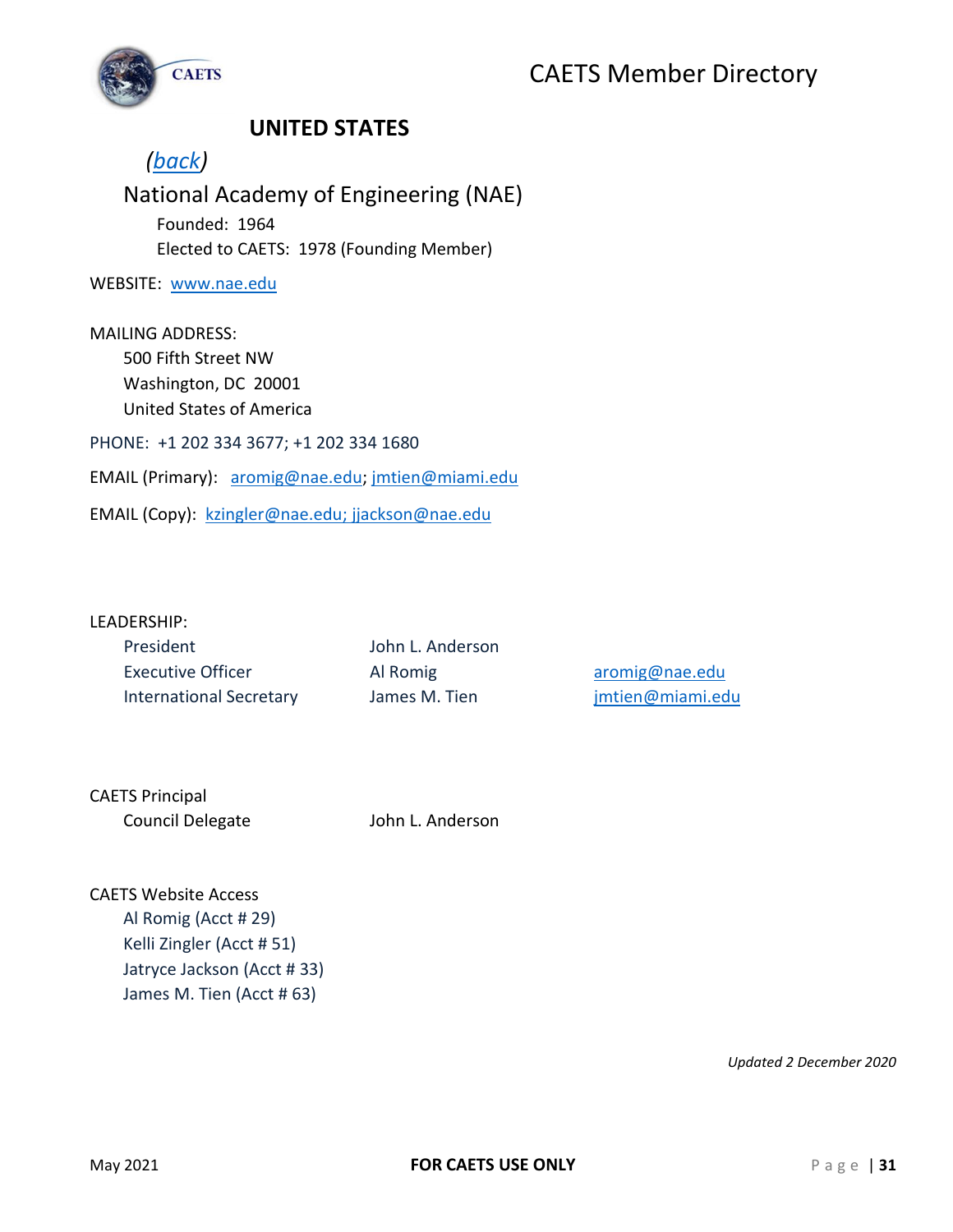

### <span id="page-32-0"></span>**URUGUAY** *[\(back\)](#page-1-0)*

## National Academy of Engineering of Uruguay (ANIU)

Founded: 1971 Elected to CAETS: 2000

WEBSITE: [www.aniu.org.uy](http://www.aniu.org.uy/)

#### MAILING ADDRESS:

Cuareim 1492 11100 Montevideo

Uruguay

PHONE: +598 99 107 365

EMAIL (Primary): [acadinguy@gmail.com](mailto:acadinguy@gmail.com)

EMAIL (Copy): [julio1fer@gmail.com](mailto:julio1fer@gmail.com)

#### ANIU LEADERSHIP:

| President         | Julio Fernández Odella | julio.fernandez@ort.edu.uy |
|-------------------|------------------------|----------------------------|
|                   |                        | julio1fer@gmail.com        |
| <b>ANIU Board</b> | Lucio Cáceres          | lucabe49@gmail.com         |
| Secretary         | Adriana Gambogi        | acadinguy@gmail.com        |
|                   |                        | gambogiadriana@gmail.com   |

## CAETS Principal

Council Delegate Julio Fernández Odella

#### CAETS Website Access

Julio Fernández Odella (Acct # 5) Lucio Cáceres (Acct # 6) Adriana Gambogi (Acct # 7)

*Confirmed 2 February 2021*